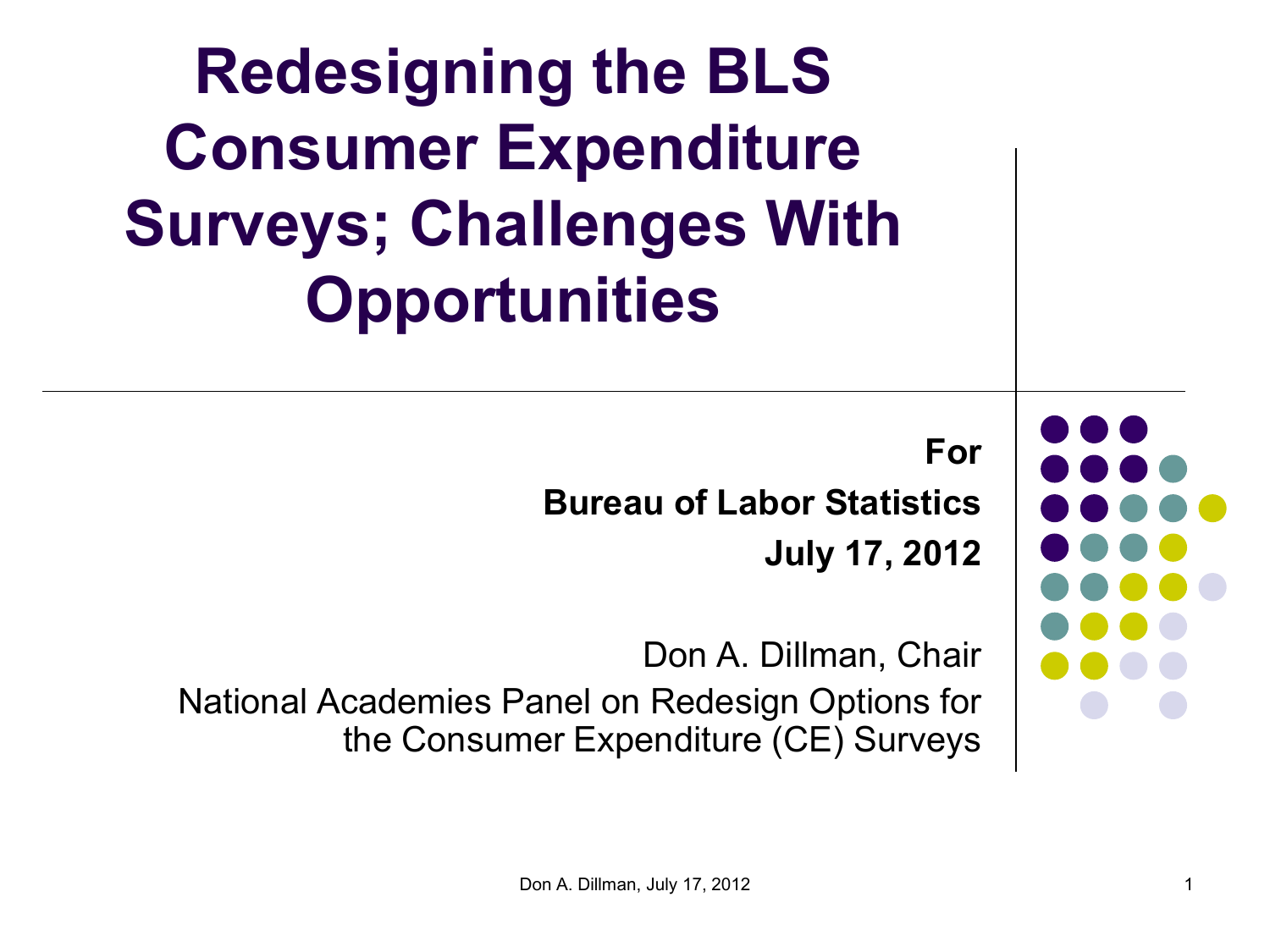#### **Purpose**



- Discuss measurement and non-response issues associated with the current CE Surveys.
- The report is still in the review process; thus, I cannot talk about specific recommendations for redesign, but instead will focus on describing issues that appear to exist with the current CE surveys.
- Both the interview and the diary will be part of my discussion, focusing first on the interview, and then the diary.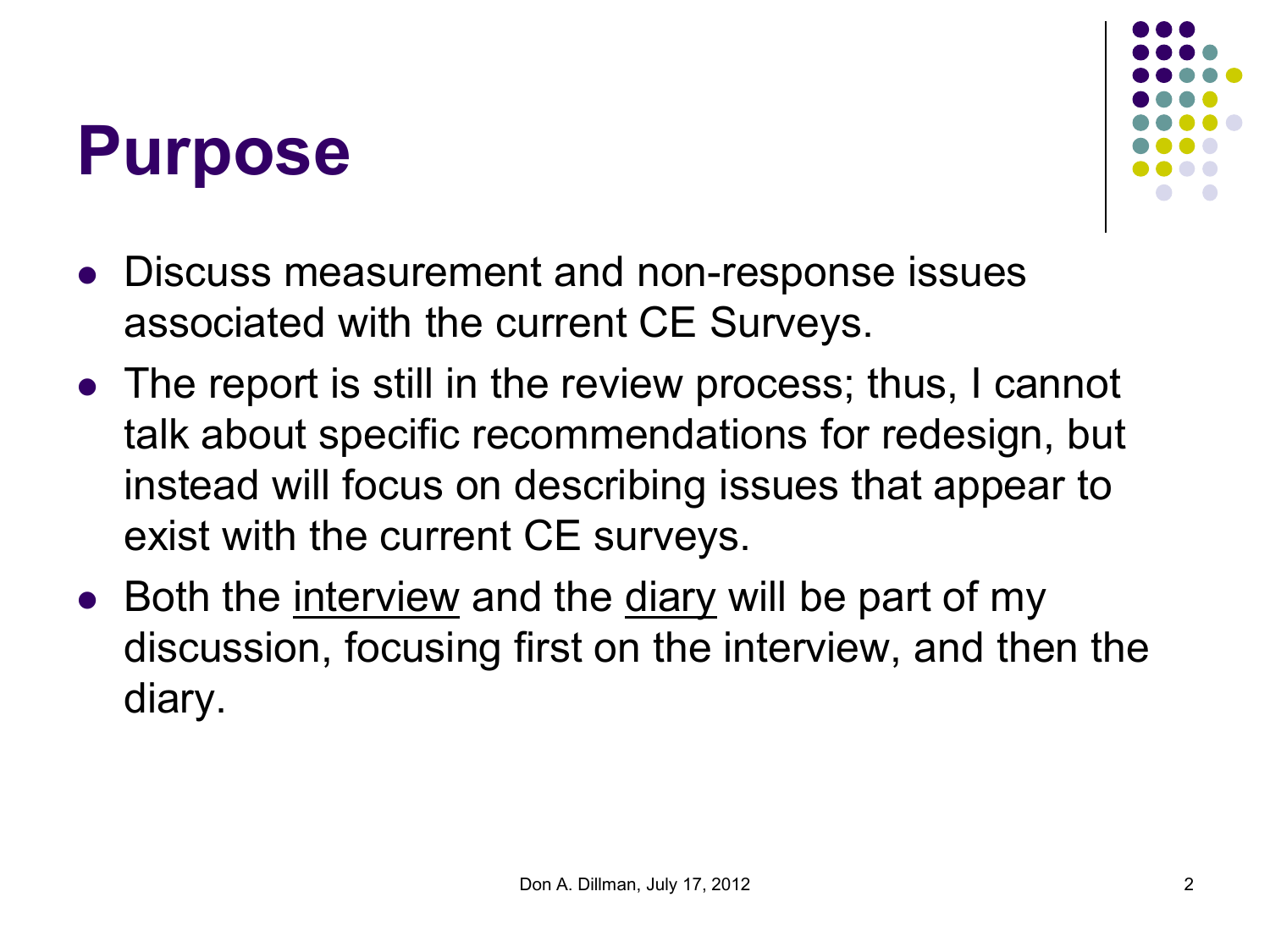## **The interview task is demanding**



- 5 in-person interviews are conducted with each consumer unit (household) three months apart.
- Each interview takes about 65 minutes
- Interview #1 asks demographic information, major durable goods, and a one month recall of expenditures.
- Interviews. #2-5 are quite repetitive asking respondents to report details of expenditures for the last three months.
- A respondent "booklet" includes 36 pages, each with 7-70 items on it to help identify specific expenditures.
- Detailed assets and changes from earlier time periods are generally asked in interview. #2 and #5.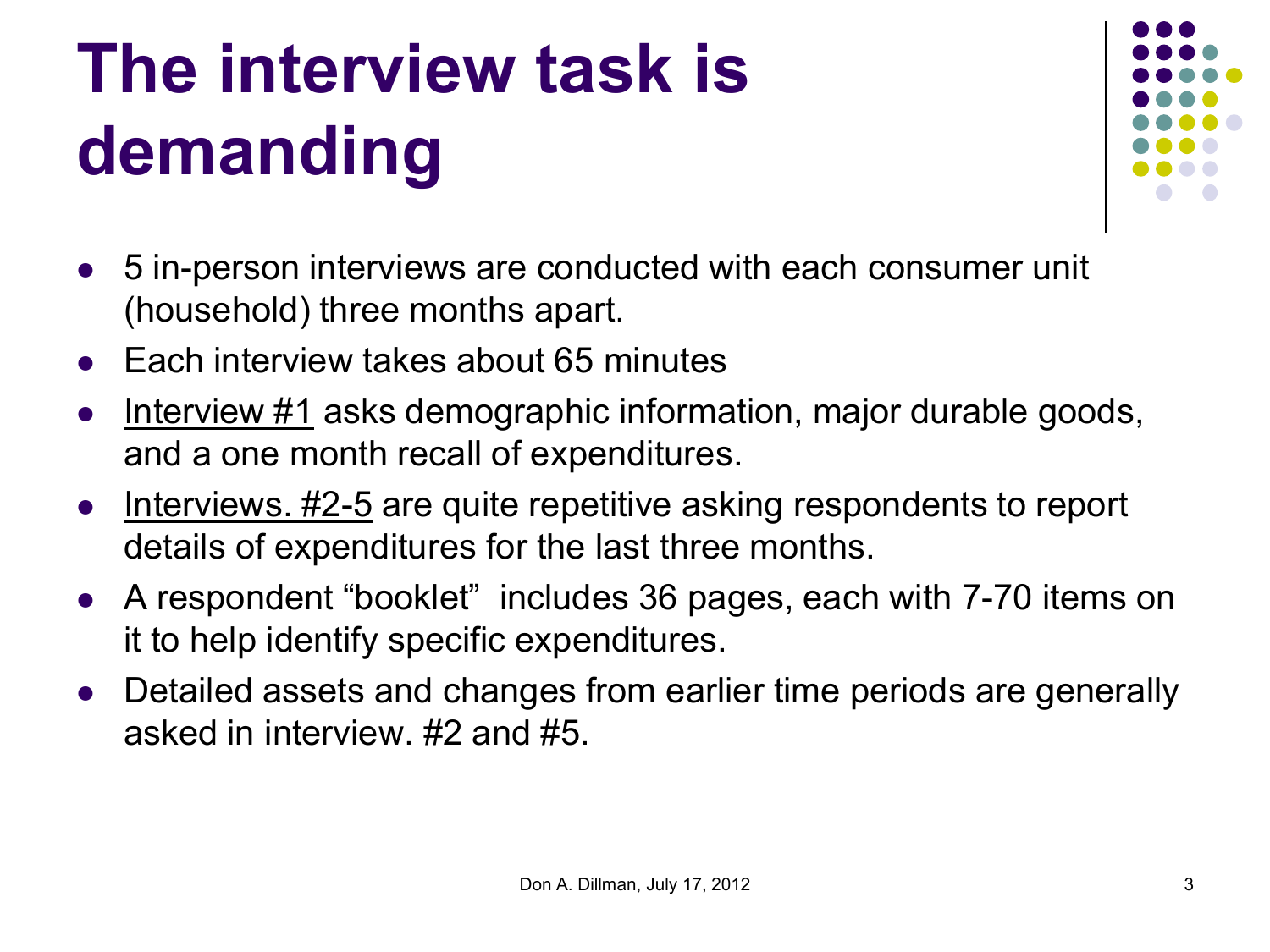#### **Additional aspects of response situation**



- Interview is usually completed with one person in the consumer unit who needs to report for all persons.
- Records less likely to be extensively used (31%) than NOT used (39%).
- Respondent has to learn rules for assigning dates—dates of purchase, delivery and payment may differ.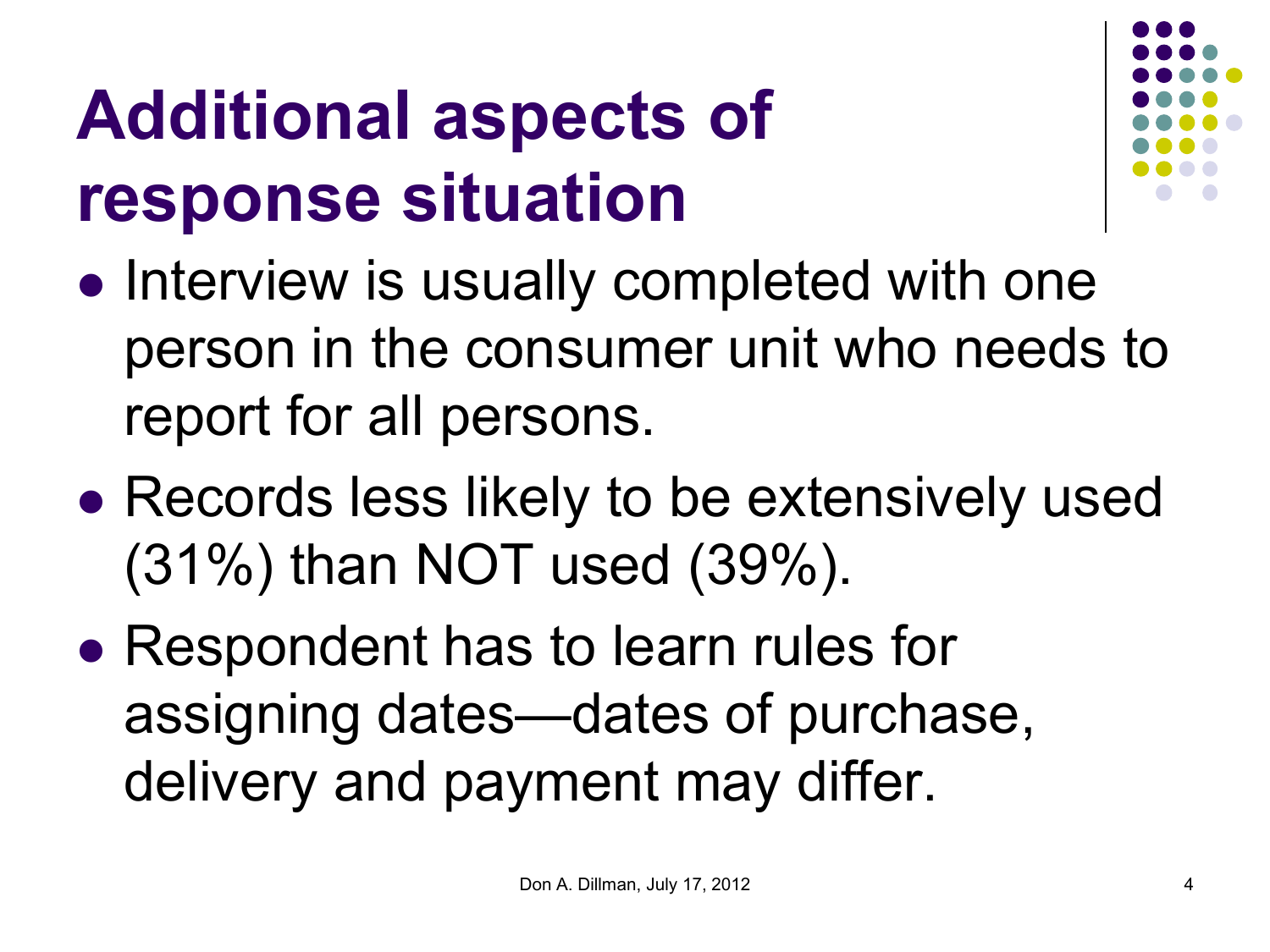#### **Detail requested for the last 3 months (interviews 2-5) can be daunting, e.g.**

- Did you purchase any "pants, jeans, or shorts" (in the last three months)?
	- Please describe the item
	- Was this purchased for someone inside or outside of your household?
	- For whom was this purchased? (Enter name, age, sex).
	- When did you purchase it?
	- How much did it cost?
	- Did this include sales tax?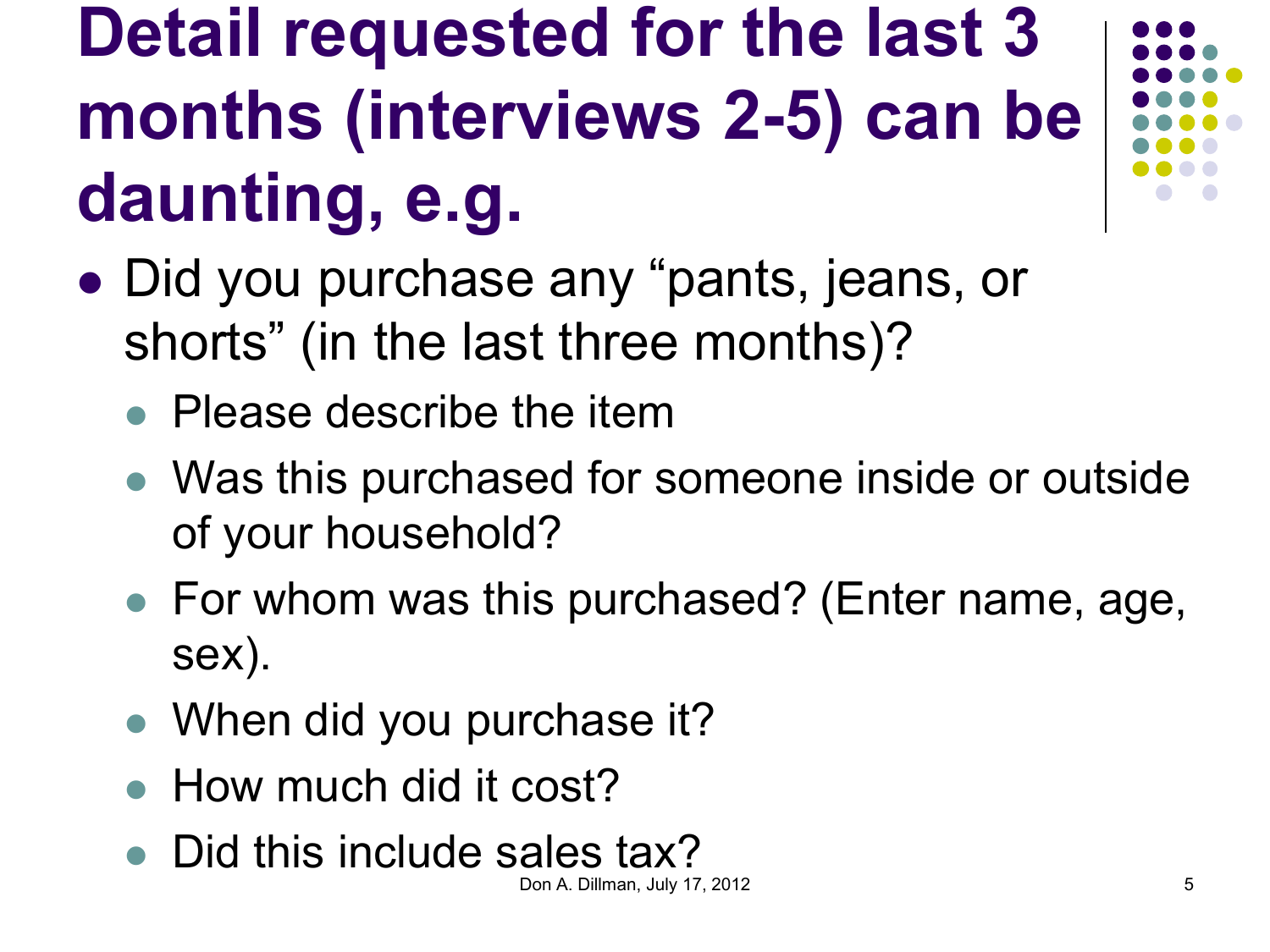## **A difficult asset question from the fifth interview**

- On the last day of last month, what was the total balance or market value (including interest earned) of checking accounts, brokerage accounts and other similar accounts?
- How does the amount your household had on the last day of last month compare with the amount your household had on the last day of last month one year ago?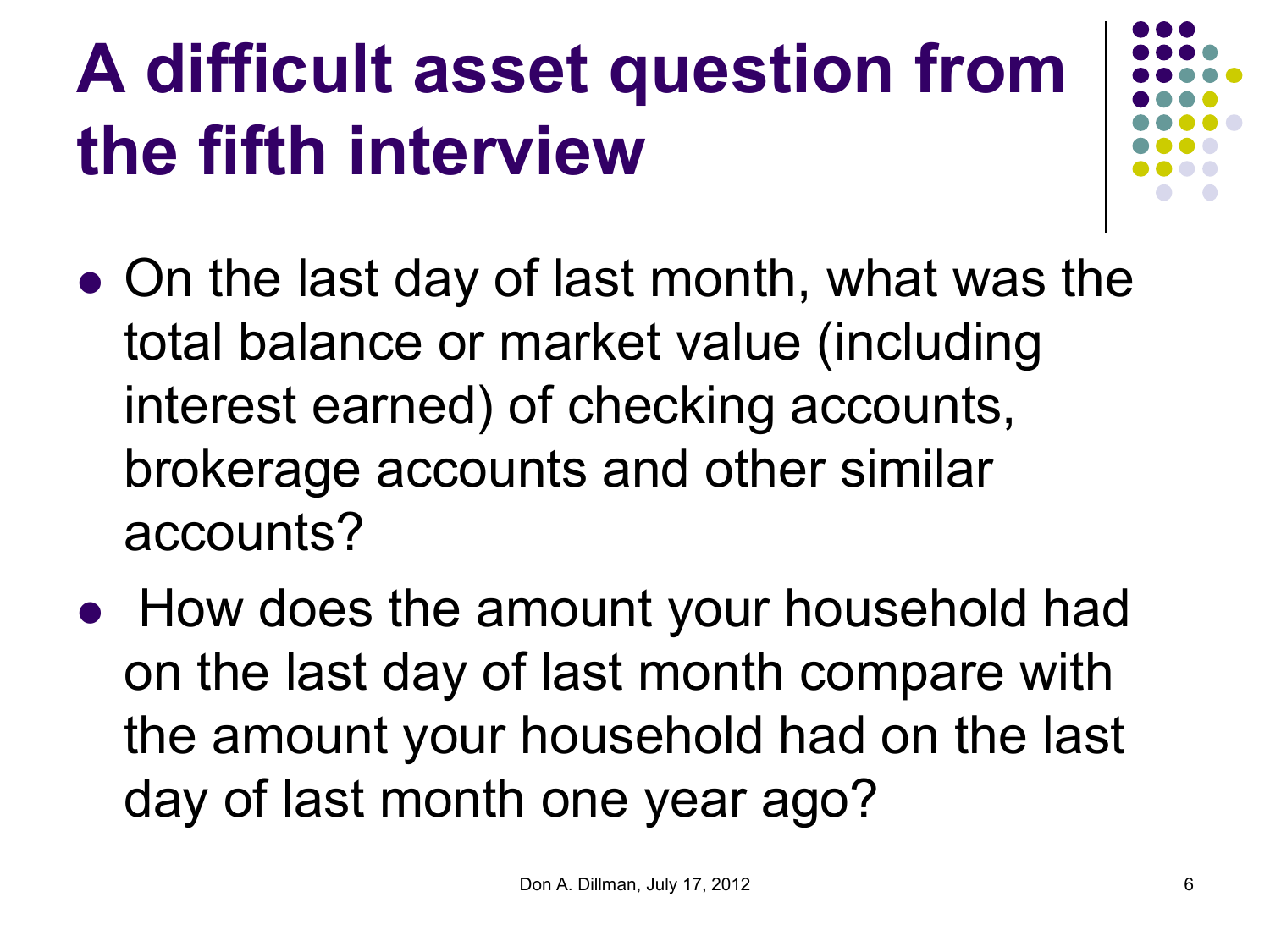## **Two major barriers to accurate interview reporting**

- Knowledge and recall of expenditure amounts and details.
	- R may not know this information.
	- R may have known, but cannot remember.
- Motivation to report amounts and details
	- R may be unwilling or reluctant to share what is known.
	- R may be unwilling to make effort to determine amounts and details of purchases.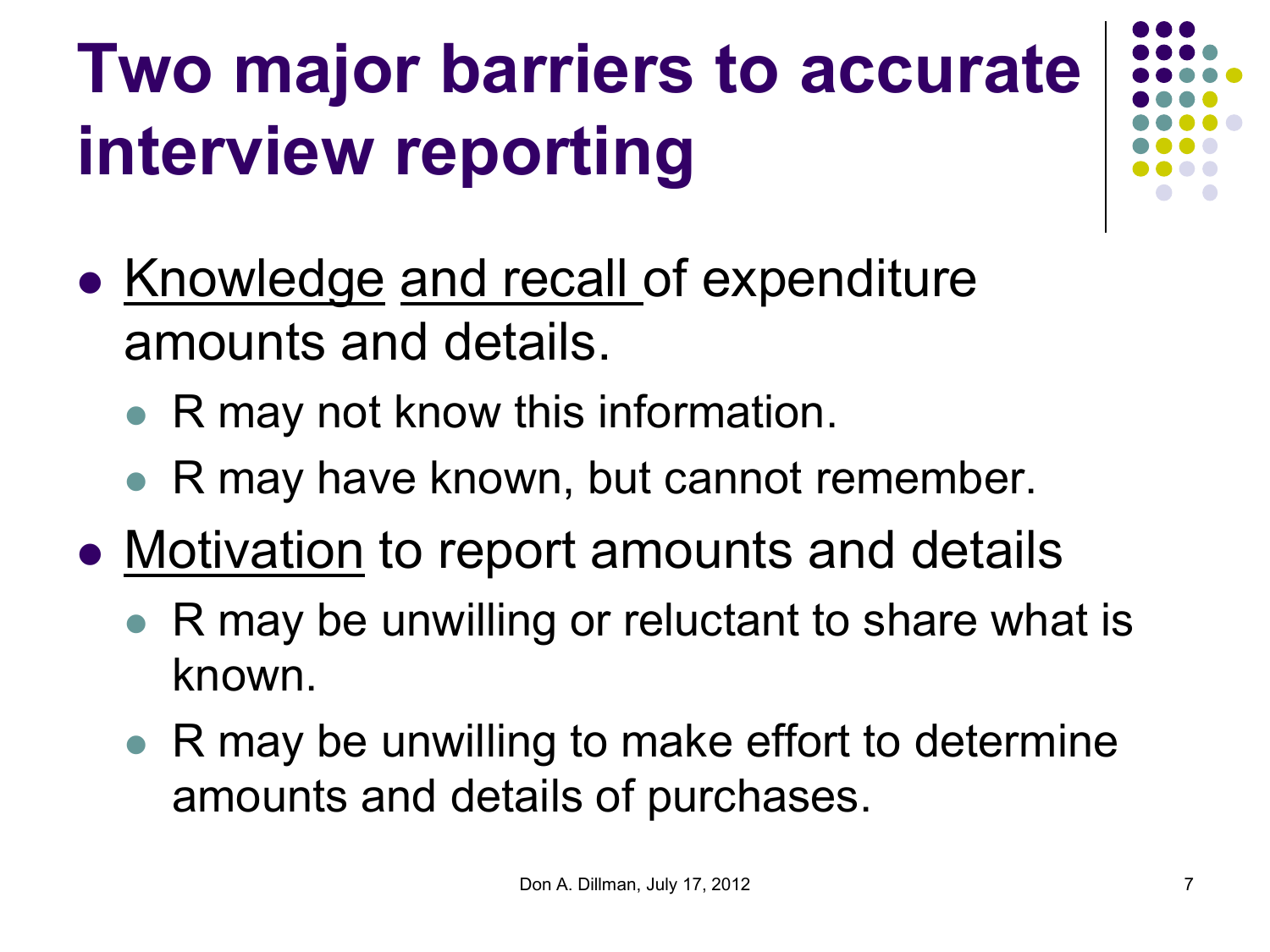## **Why is knowledge and recall a barrier to accurate reporting?**

- Only one person likely to do the interview.
- Records are infrequently used.
- Even if records are used, they may not correspond to rules for reporting date of expenditure and details.
- Purchasing and paying for products and services has become much more complicated over the last 30 years.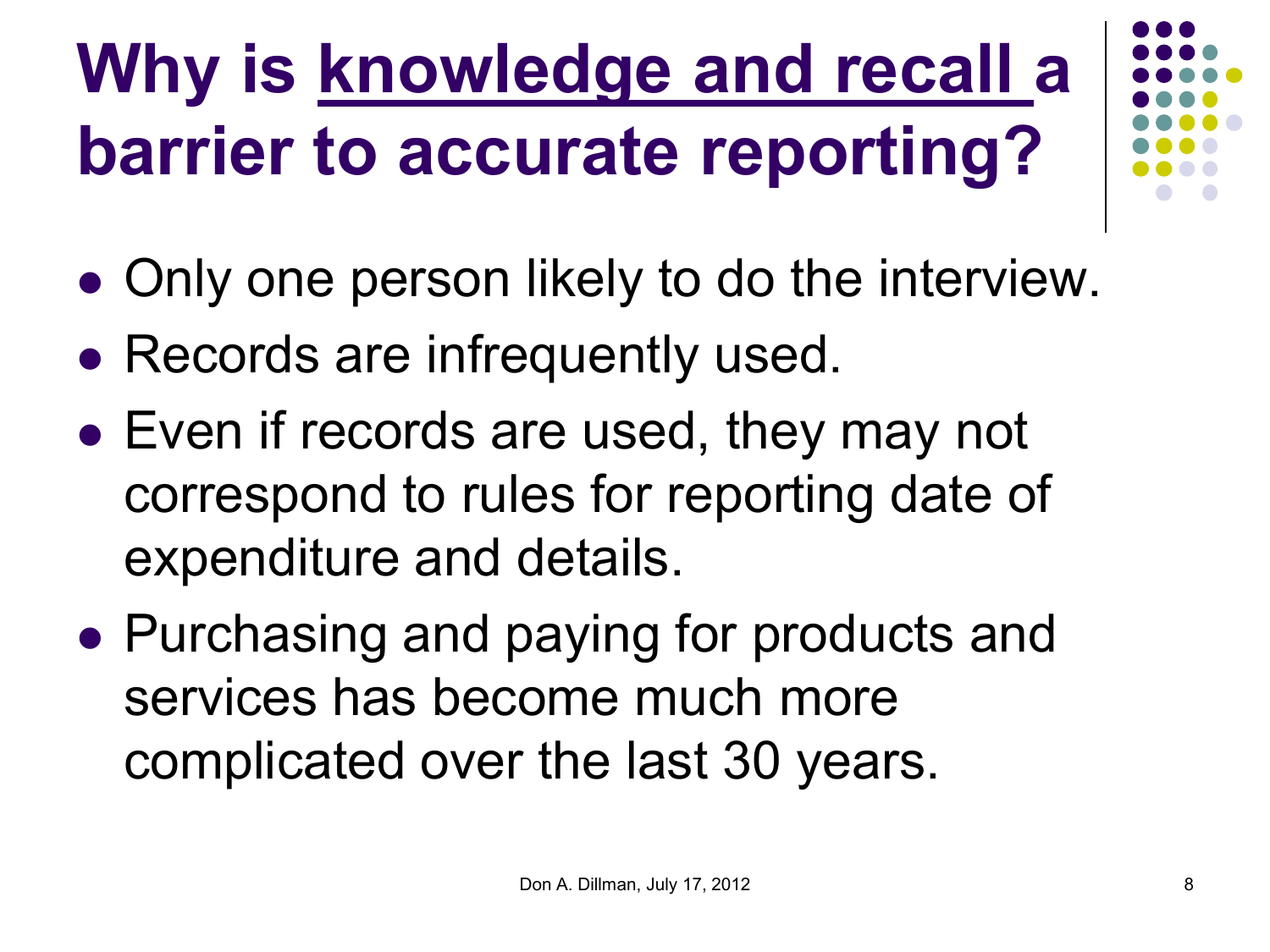#### **Societal Changes in how consumer expenditures are made makes recall more difficult**



- Greater range of consumer expenditures.
- Retail outlets more likely to sell unrelated items in single purchase (e.g. food + luggage + motor oil +socks)
- On-line purchases are growing.
- Multiple payment methods may be used by one person—cash, debit-card, credit card, and checks.
- Automatic deductions {paycheck(s), credit card(s), bank account(s)} may not be registered in memory .
- Transactions often made without cognitive attention to amount; the card is simply "swiped" and for smaller purchases no signature required.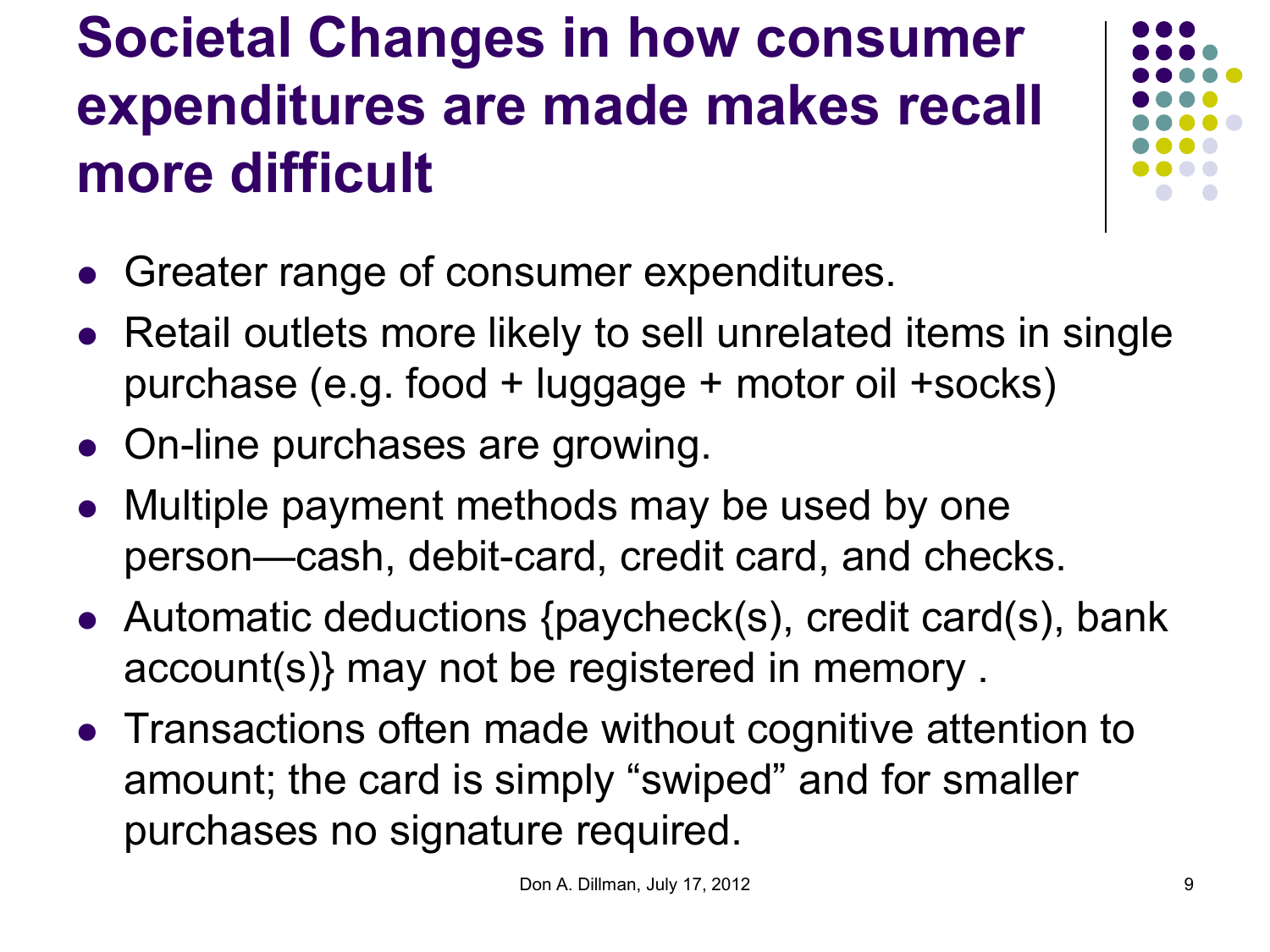#### **Societal Changes in how consumer expenditures are made makes recall more difficult(2)**



- List prices set to allow discounts on discounts.
- Store credits and discounts sometimes applied to total amount of all purchases, making knowledge of purchase price less obvious.
- Enormous variation in receipt structures, including abbreviations, makes post-knowledge of cost more difficult.
- Day item obtained may not be date payment made.
- **Observation: Purchasing behavior is much more complex than when CE interviewing (and Diary) methods were developed, and these changes work**  against the recall of <u>specific, pu</u>rchases and their **cost.**  10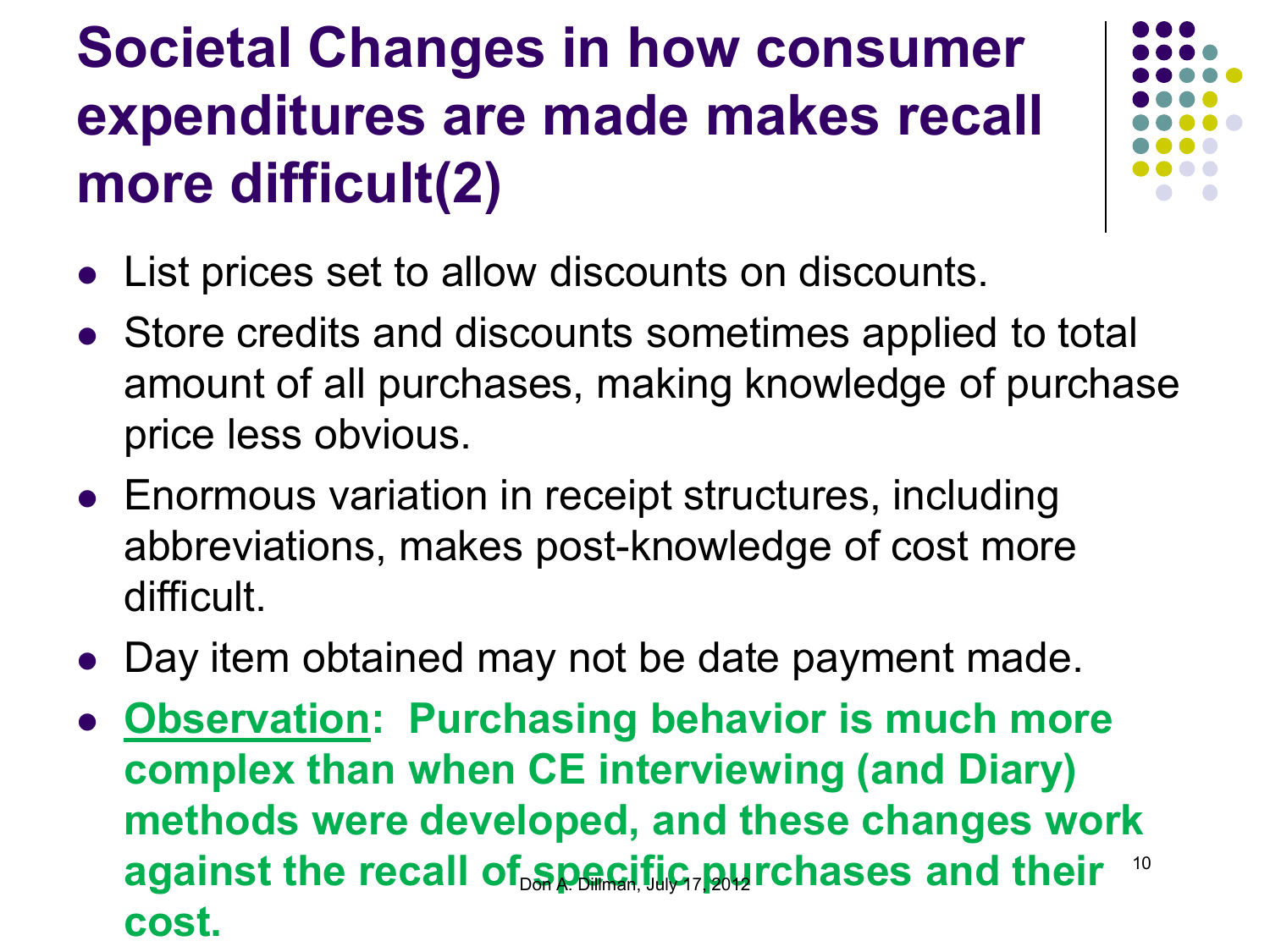#### **Societal changes in household structure add to the recall problem**

- More households have multiple wage earners.
- Households are more likely to include unmarried partners.
- Household members more likely to have expenditure obligations to other households (e.g. children of divorced parents).
- Partners/spouses less likely to inform each other of all expenses.
	- Partner agreements, "I pay for food, you pay for rent," may compound the knowledge problem.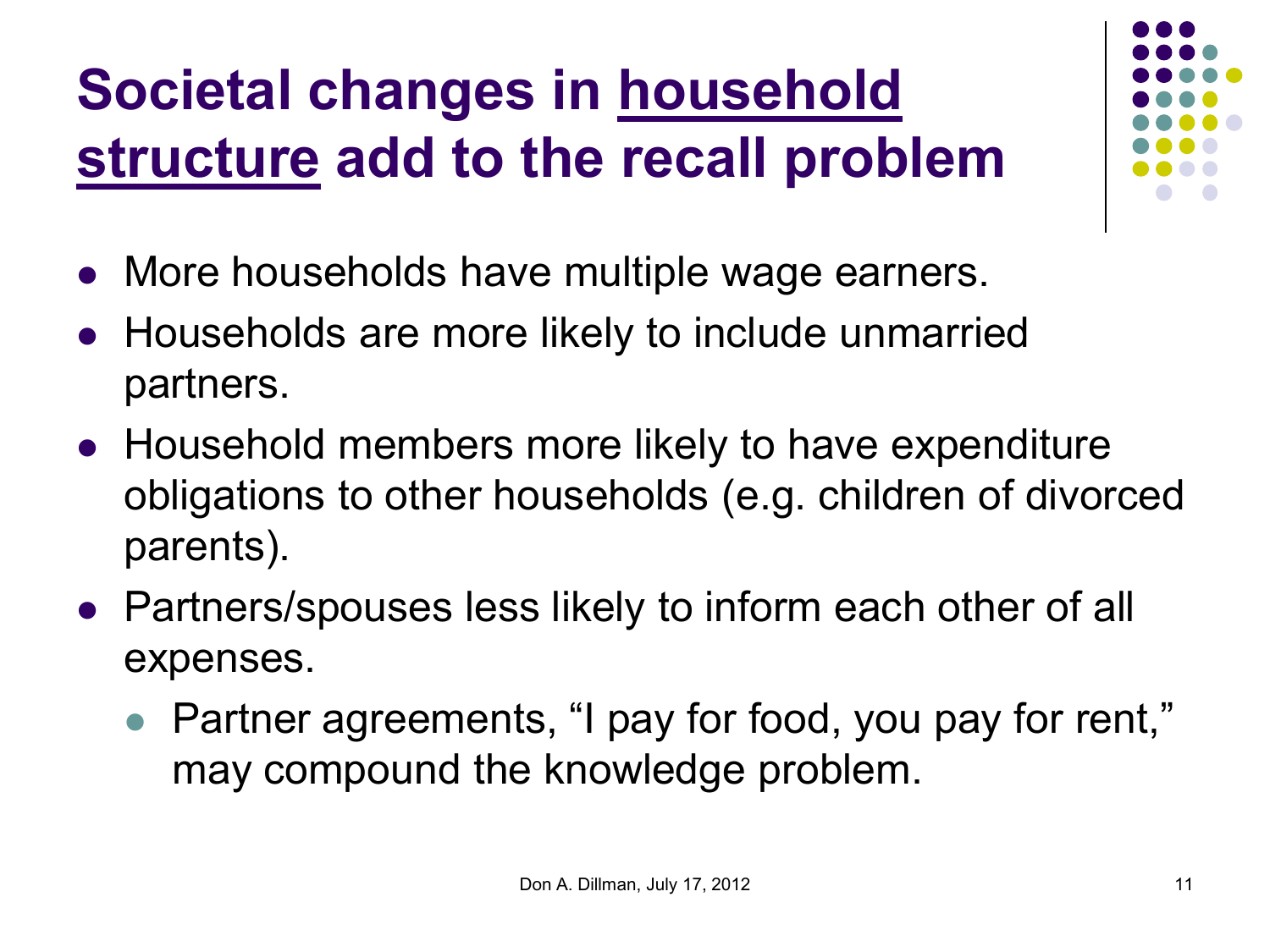## **Adding up the challenge**

Purchases from more sources . . .

- **+** less association of product with store
- **+** fewer purchases at known list price
- **+** more payment streams (methods)
- **+** automatic deductions for some expenditures
- **+** less absorption of final price at purchase time
- **+** less sharing of detail within households
- **= less certainty on specific expenditures**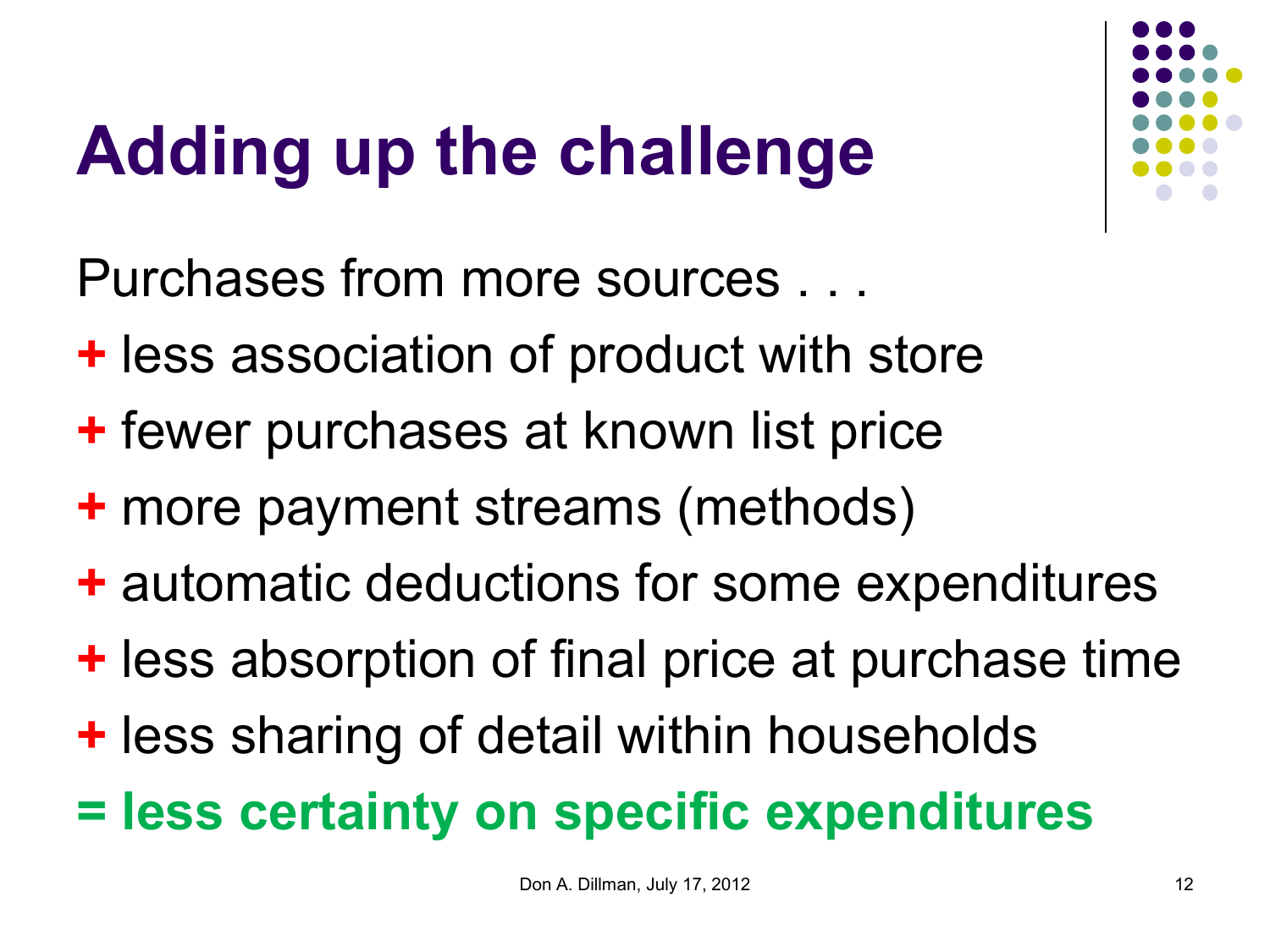## **The knowledge/recall problem in methodological perspective**

- 
- One cannot report what one does not know, e.g. expenditures never "encoded" or partner expenditures not shared.
- The interview cannot rely on establishing recall of details by connecting expenditures to a particular payment method (check book), physical location of purchase (shopping trip), or routine behavior of a member of the consumer unit.
- Cognitive methods that could be used to enhance memories (e.g. calendar of events over last 3 months, or personalizing recall methods to individuals) are likely to make an already long interview more burdensome. Don A. Dillman, July 17, 2012 13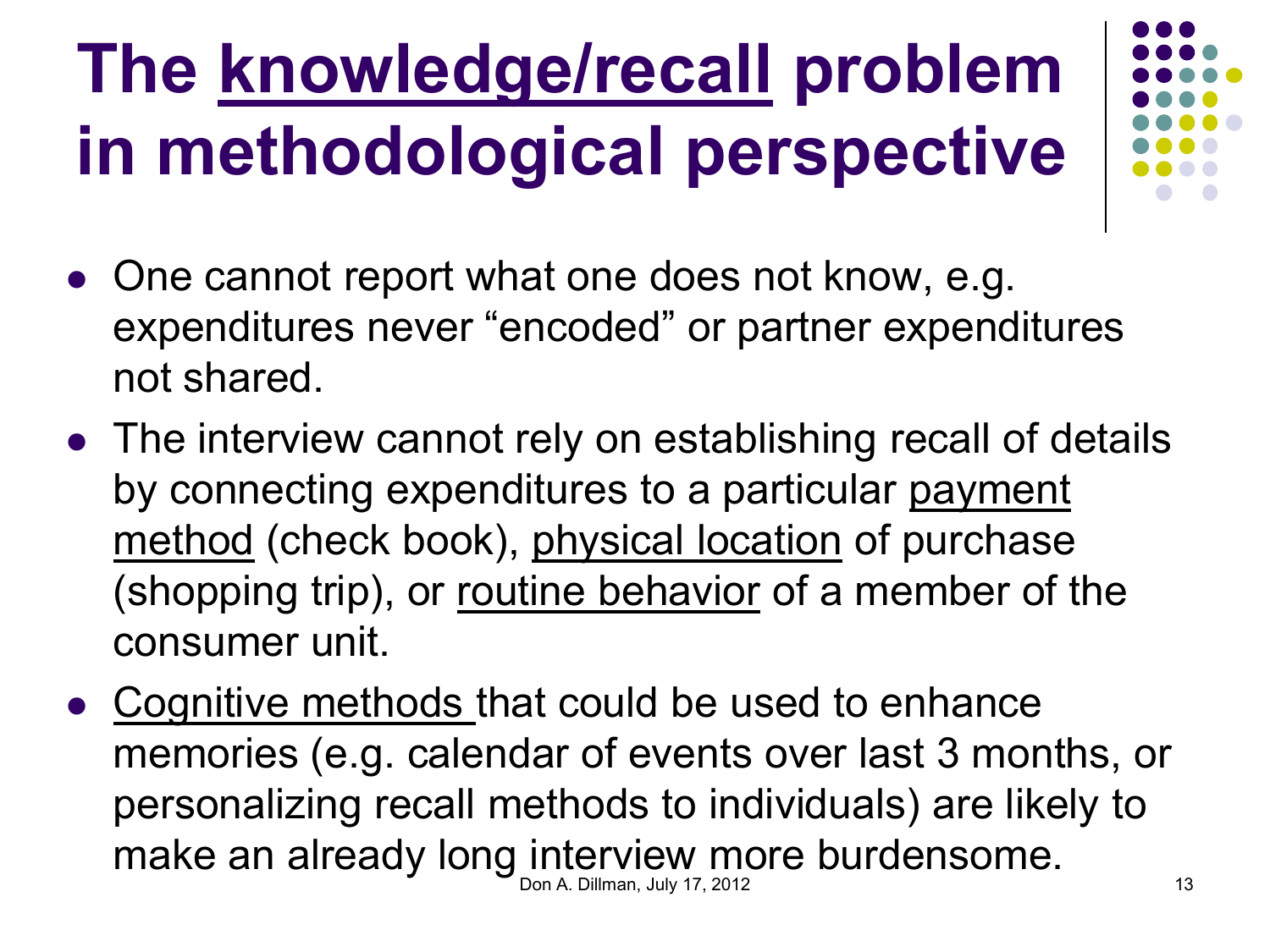## **Motivation has multiple aspects**



- Belief by some that answering detailed expenditure and asset questions are an invasion of privacy or beyond the need of government to know.
- The interview situation discourages obtaining information from other members of the household unless they are present.
	- Partner/teenager expenses
	- Searching for receipts and perusing records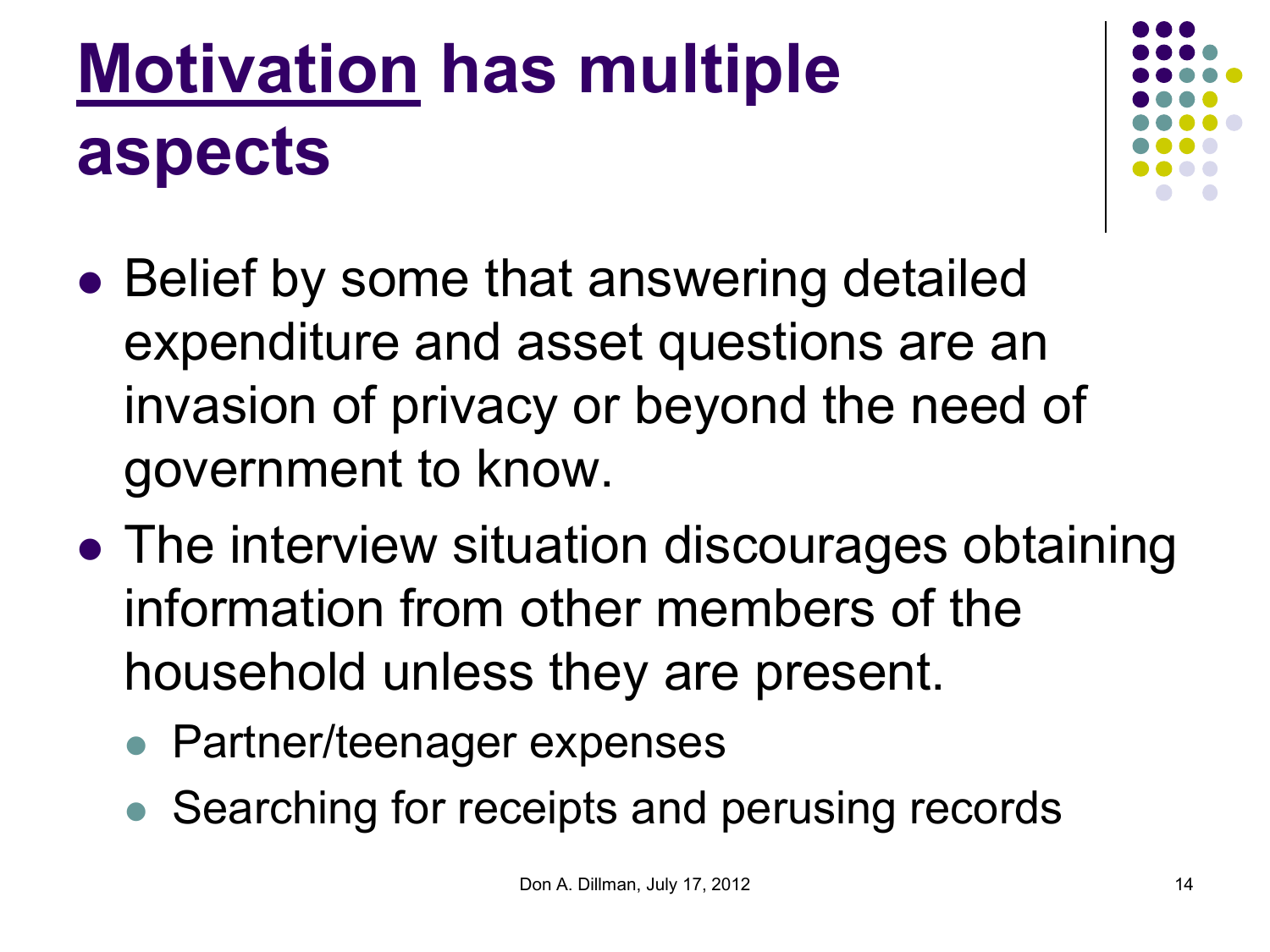## **Motivation in Methodological Perspective**

- Some requests for information (alcohol purchases, gambling costs) reduce reporting because of social undesirability.
- Seeking great detail that requires significant effort to calculate or find , encourages satisficing: "This "number" is good enough".
- Seeking information respondent cannot easily provide encourages estimation.
- Estimation often results in telescoping, ie. reporting significant expenditures for more than three months.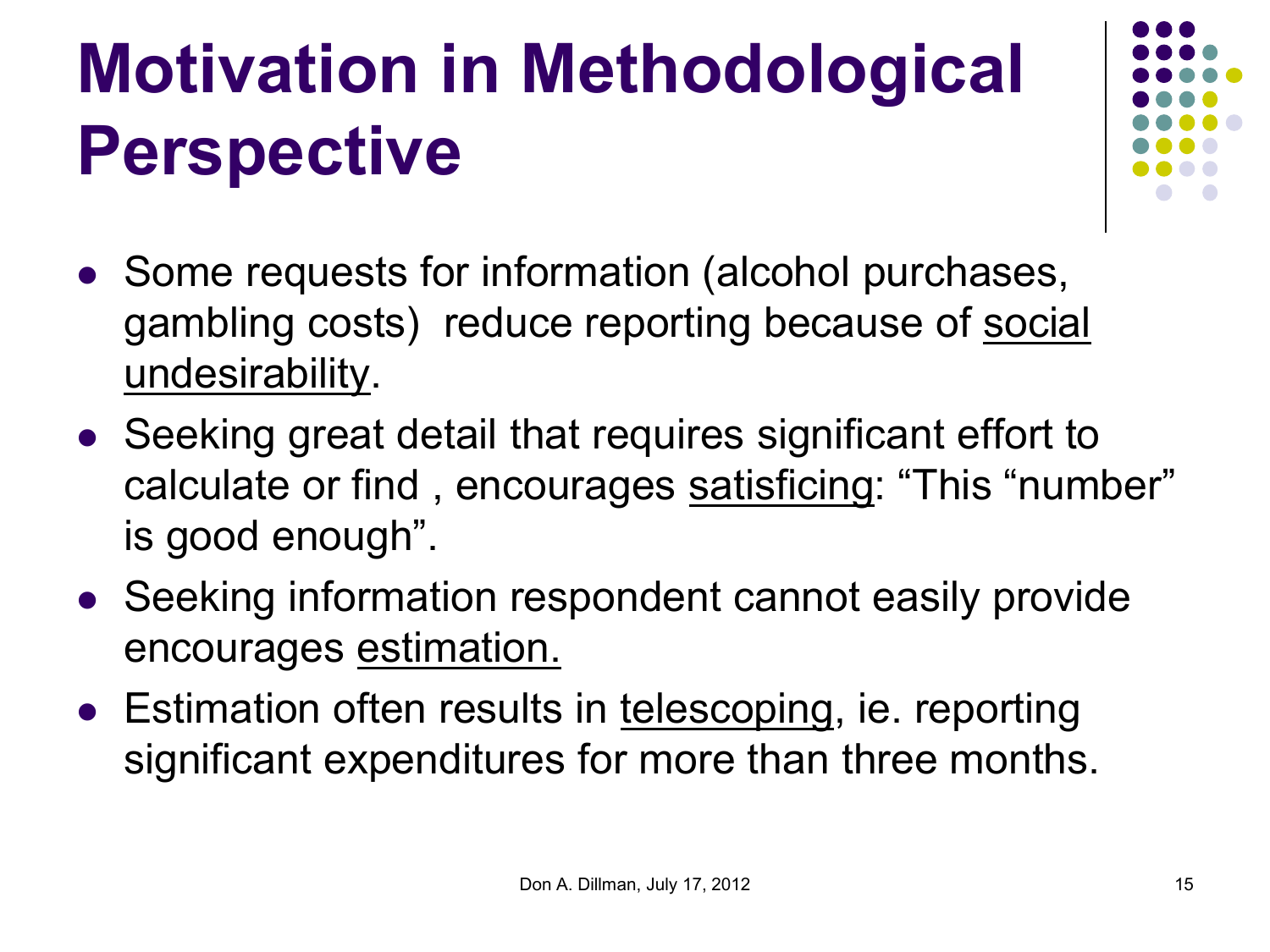# **Motivation in Methodological Perspective (2)**

- Answering "yes" to questions, e.g. Did you take an overnight trip or did you purchase any other clothing, typically leads to additional questions.
- All five interviews can include dozens of potential screener questions, and respondents soon learn that a "no" or "not that I remember" results in fewer questions and a shorter interview.
- The inability of respondents to give accurate answers and a belief that the answer they can give will not be useful, may help justify saying "no".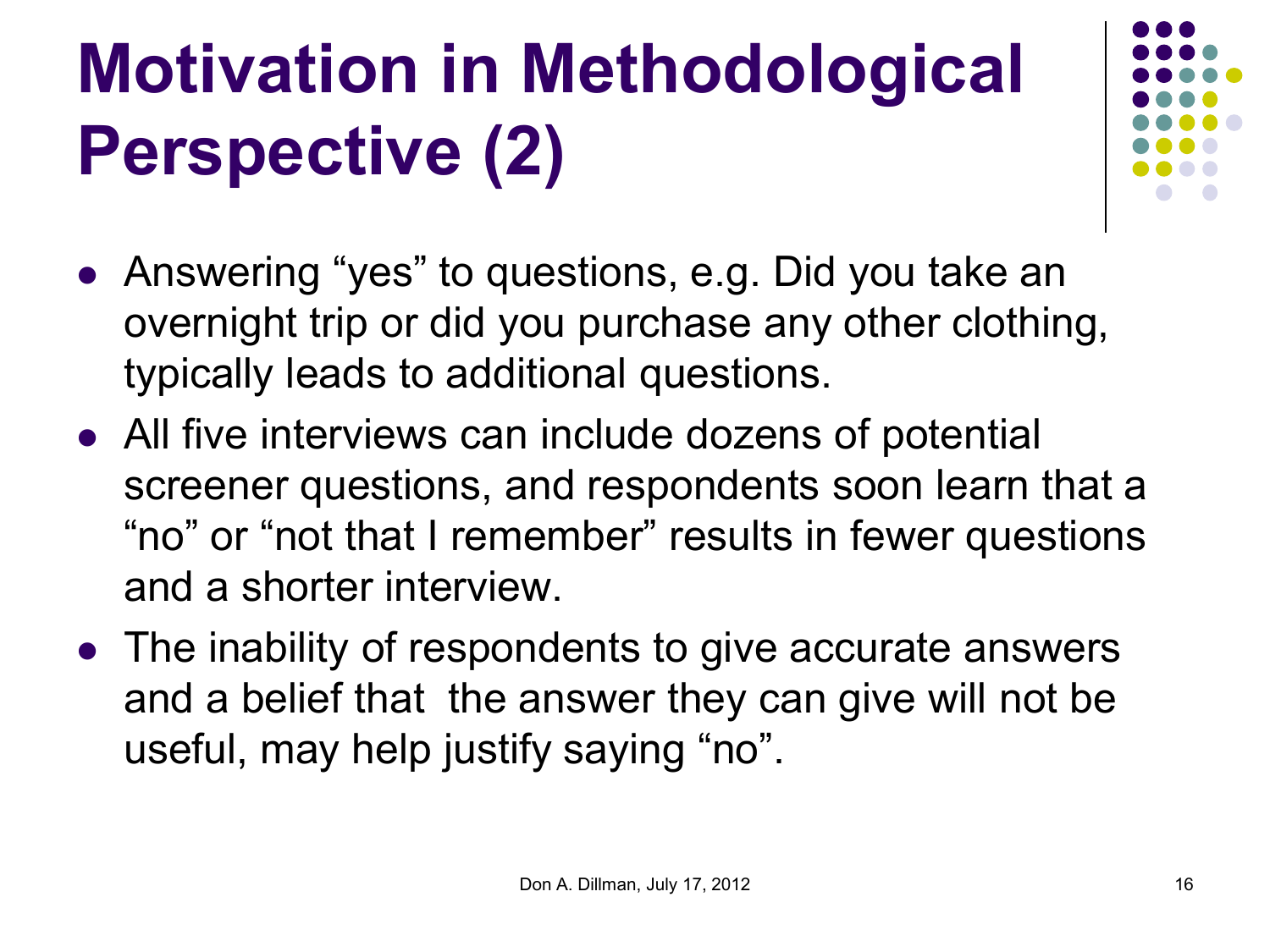#### **Mutual interests of respondent and the interviewer**

- 
- The respondent typically wants interview to be shorter and less work.
- The Interviewer also wants interview to be shorter so the respondent will agree to another interview.
- Thus, interviewers may not encourage respondents to look for receipts, go through records, divide receipts, or use other recall methods.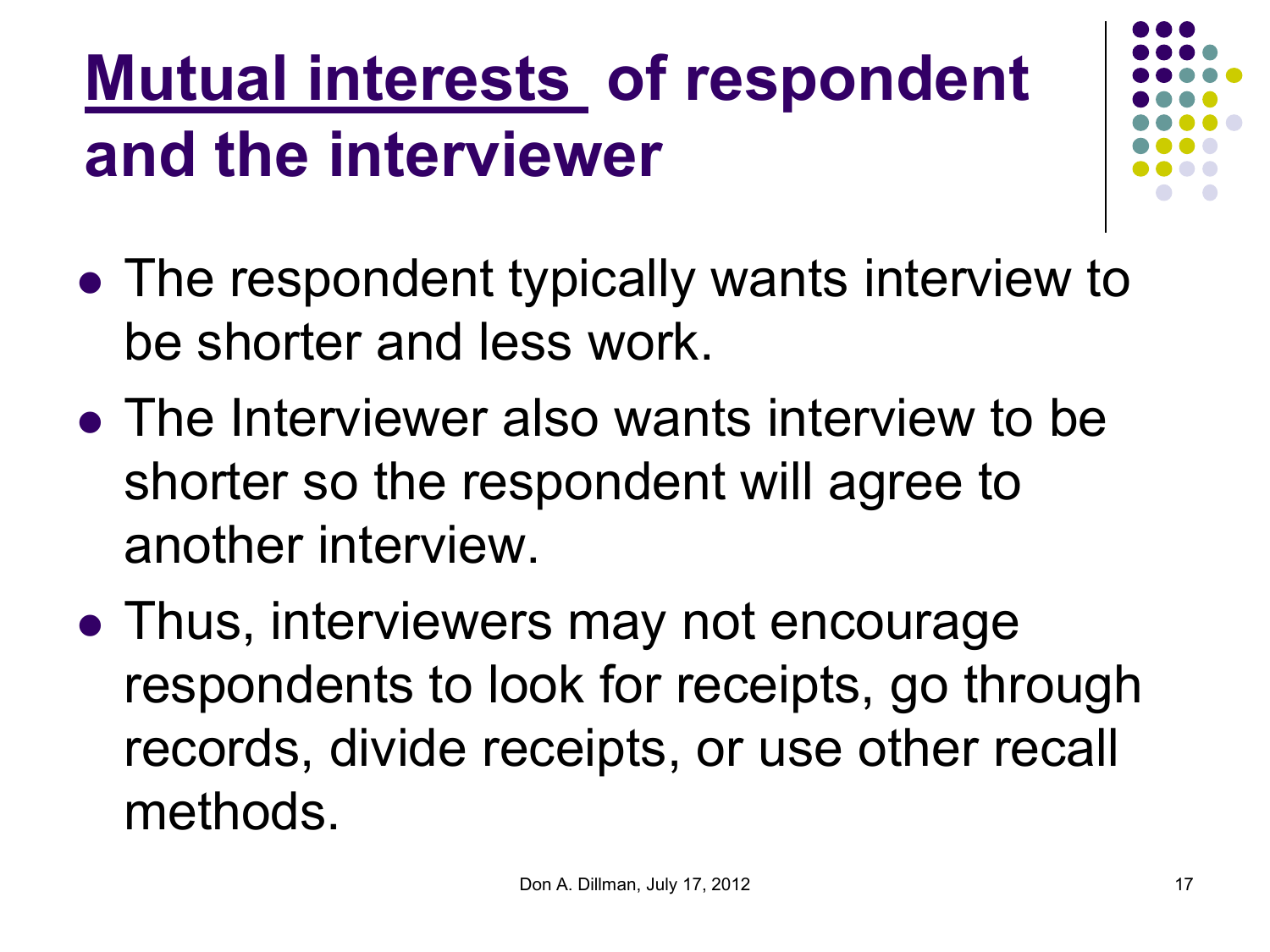## **Effects of switching data collection to the telephone**

- 
- 38% of CE interviews are completed by telephone, especially the later ones.
- Recall visual aid (the notebook) not used.
- Telephone interviews obtain fewer "yes" answers to screener questions.
- Receipts and other records are less likely to be used.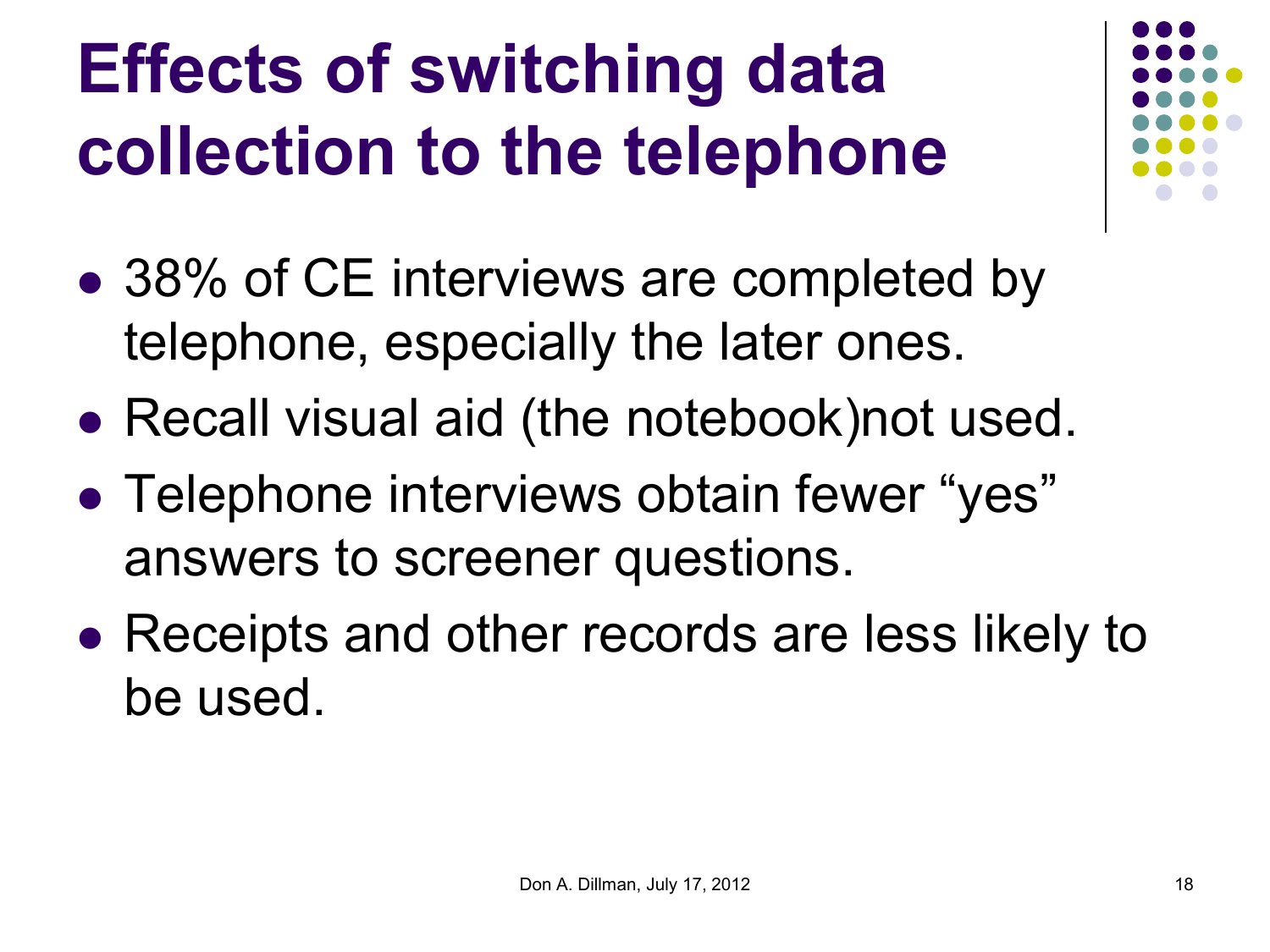#### **In summary, interview data quality may be negatively affected by…**



- Interviewing only one person in multi-person households, i.e. proxy reporting.
- The long (three month) recall period.
- Lack of knowledge respondent has for providing extreme detail requested.
- Lack of motivation for making effort needed to provide accurate answers.
- The repetitive nature and length of the interviews.
- The easy avoidance of additional questions by saying "No, I didn't purchase any of that."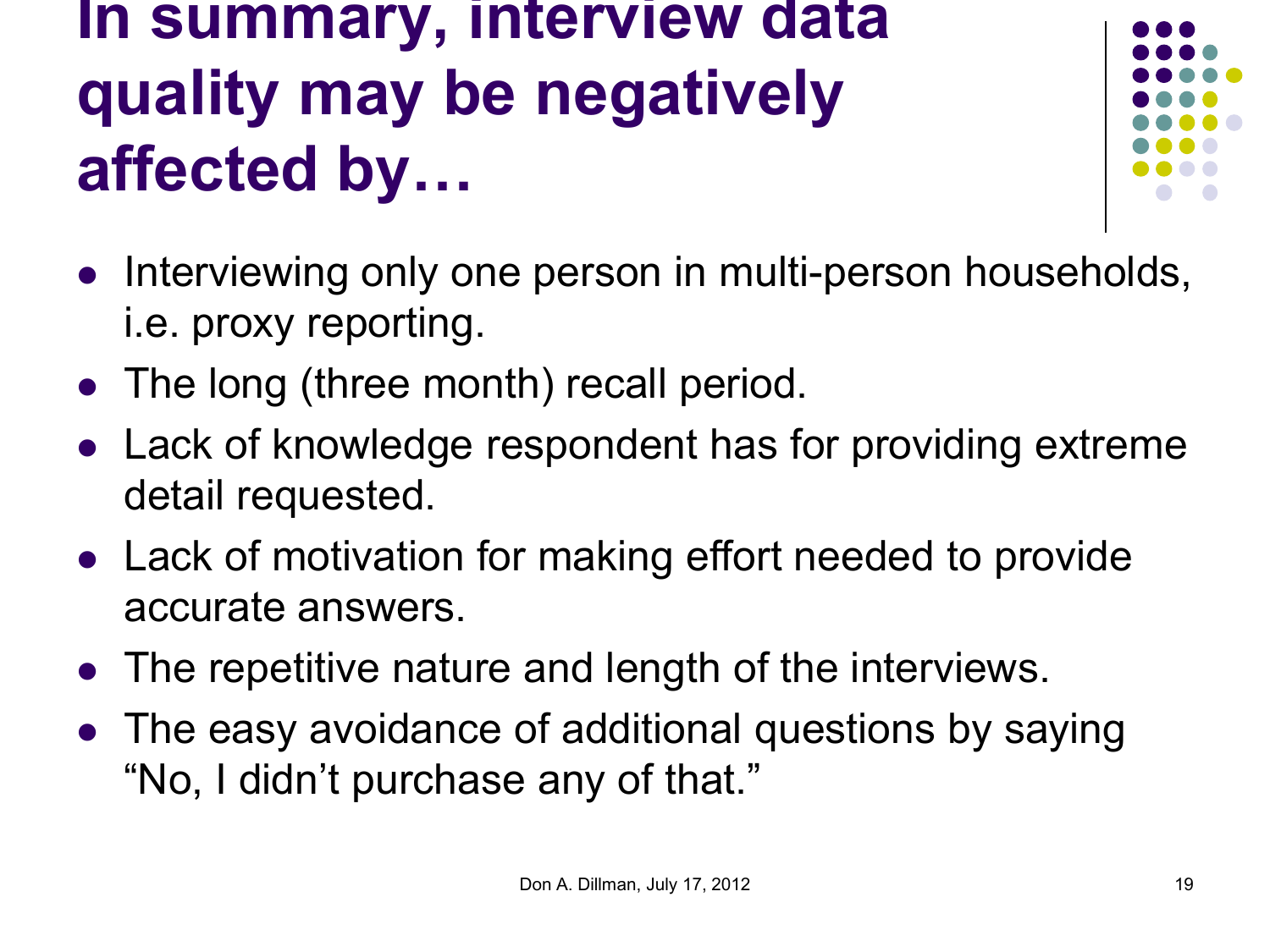## **The Diary completion task is also demanding**



- Households are asked to report everything they purchase for two weeks.
- Week 1 diary; in-person delivery with selected questions and instructions.
- Week 2 diary; in-person delivery when Week 1 diary is picked up.
- Interviewer returns a third time to pick up Week 2 diary.
- Respondent is encouraged to make diary entries each day purchases are made. 20 AM and the contribution of the point of  $\epsilon_{\text{non}}$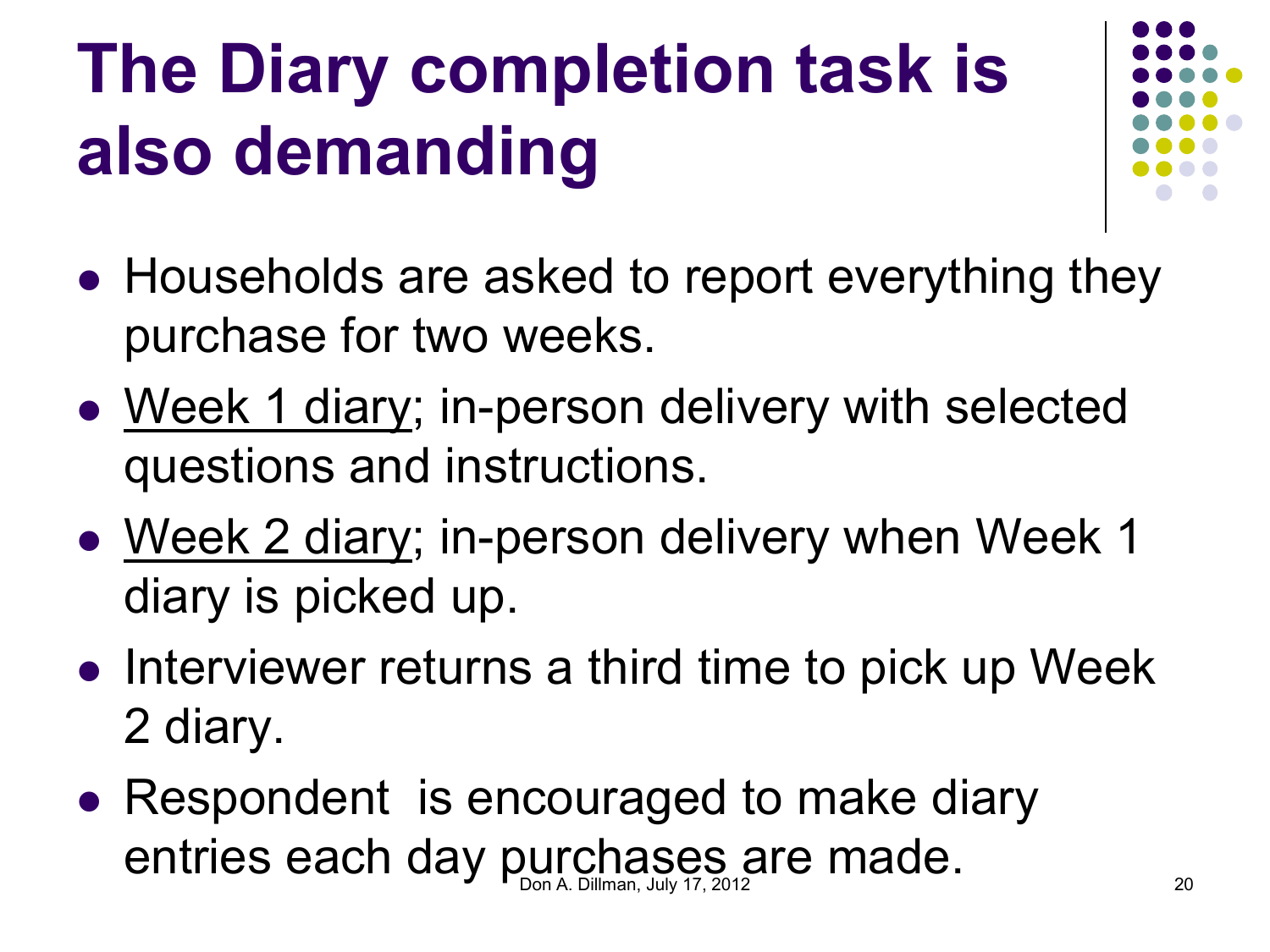## **Learning to complete the diary can be confusing**

- $\bullet$  44 numbered pages + covers + flaps = 52 surfaces of information
- Respondent asked to write in names of others in household for whom they are reporting.
- 15 of pages provided instructions, 28 pages are laid out by "day" and have labeled tables for:
	- 1 Food and Drinks Away From Home
	- 2 Food and Drinks for Home Consumption
	- 3 Clothing, Shoes, Jewelry and Accessories
	- 4 All Other Products, Services and Expenses
- Respondent asked to provide up to six pieces of information for each entry.

Don A. Dillman, July 17, 2012 21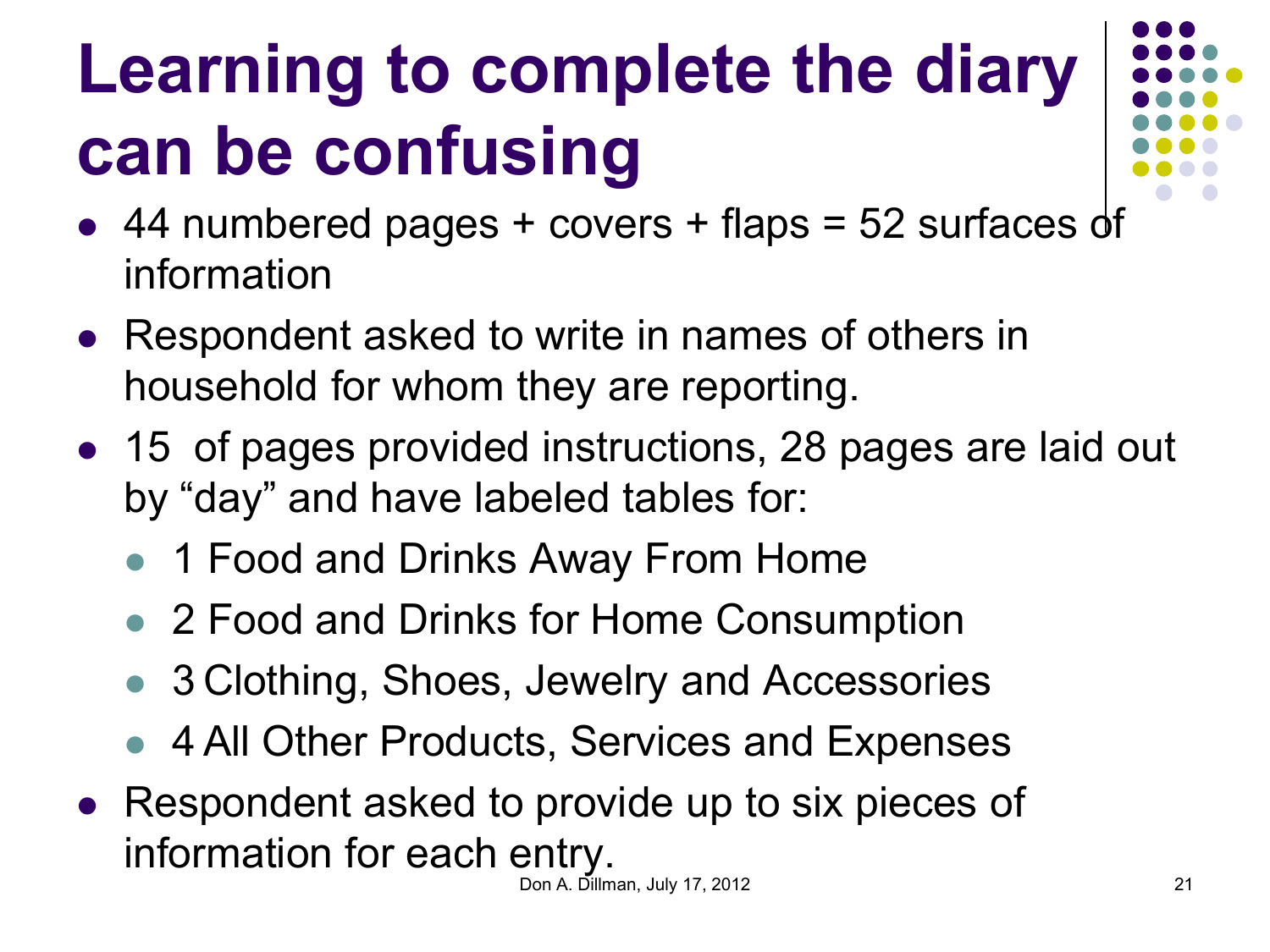# **Understanding requires roundabout processing, e.g.**

- P. 9 asks for Day 1 Food and Drinks for Home.
- Right flap of back cover provides answers to frequently asked questions.
- P.3 has instructions for "How to fill out your diary" including request to record expenses each day.
- P.2 has general instructions and section on what not to record.
- Examples for Food and Drinks are on  $P_1$ . 5, e.g. specify white, wheat or rye bread, and instant vs. ground coffee.
- Subsequent Daily pages for Food and Drinks are on Pp.13, 17, 21, 25, 29 and 33; "additional pages". for overflow are Pp. 38-41 Don A. Dillman, July 17, 2012 22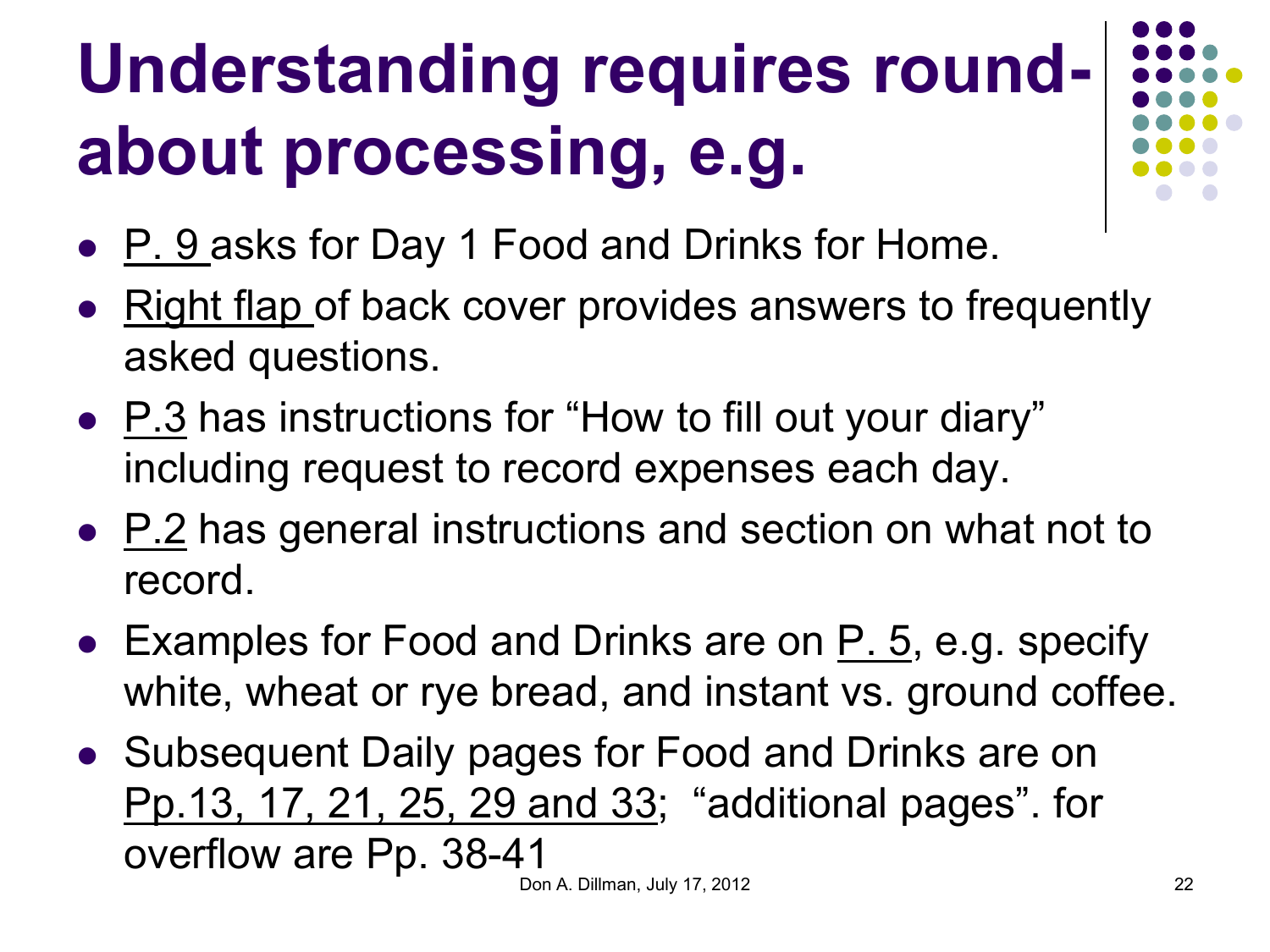## **Graphical navigation guidance is quite limited**

- All pages mix blue, gray and black positive and negative print; full color limited to outside covers.
- Numbers are assigned to Day (1-7) as well as expenditure categories (1-4) and pages (1-44), so may not be an effective guide.
- If diary is not filled out each day expenses are made, flipping of non continuous pages is required.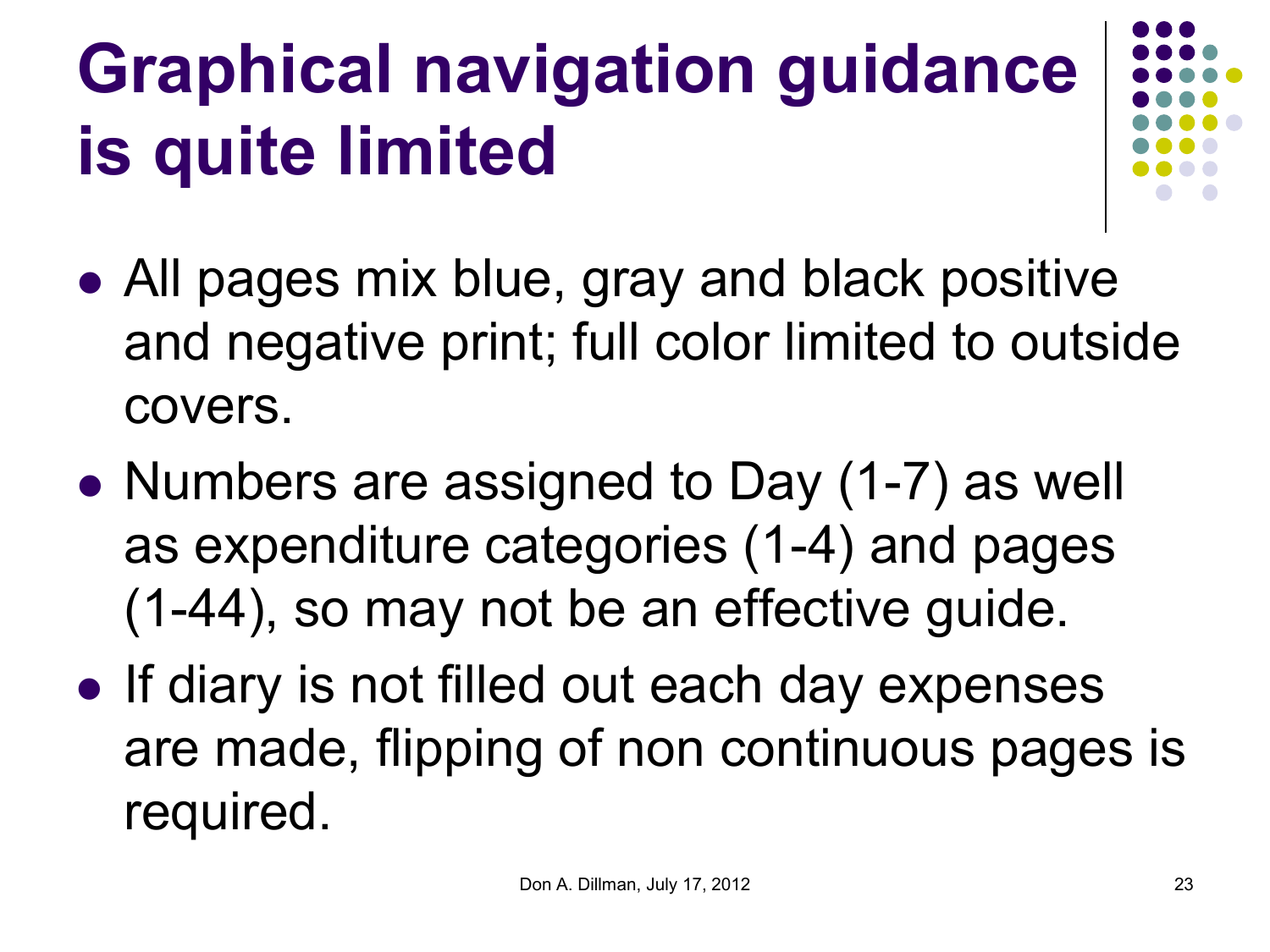

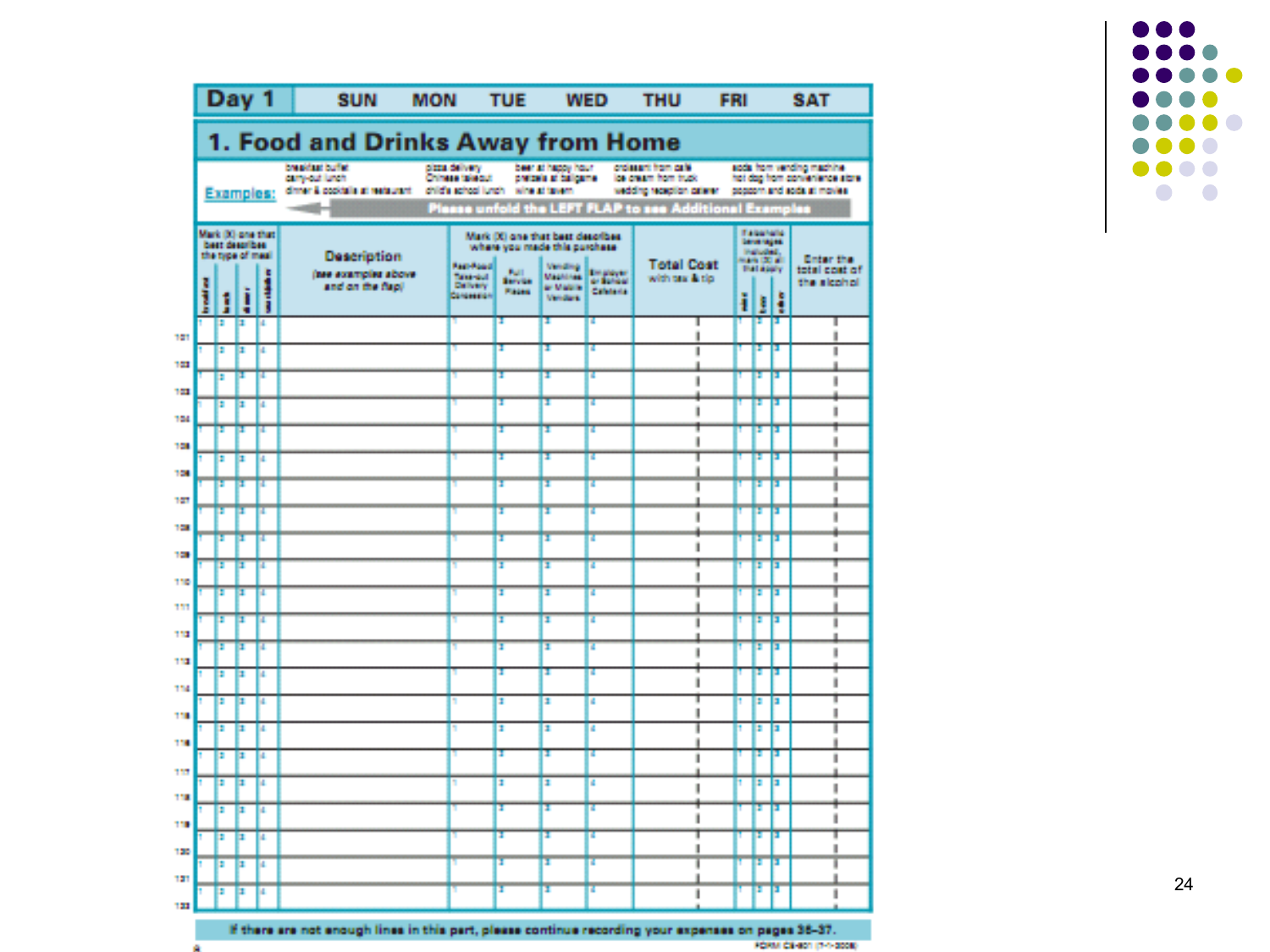#### **How to Fill Out Your Diary**

The diary is divided into 7 days and each day is divided into 4 parts. Enter each item in the appropriate part for each day.

#### These are the 4 parts within each day of the diary:

#### 1. Food and Drinks Away from Home

- III Mark one of the four choices that best describes the type of meal and describe briefly.
- III Mark one of the four choices that best describes where you made the purchase.
- III Enter the total cost with tex and tip.
- III if alcohol was part of the purchase, check whether it was wine, beer, and/or other alcohol and enter the total cost of the alcohol.

#### 2. Food and Drinks for Home Consumption

- **III** Describe the item.
- III Mark whether the item was fresh, frozen, bottled/cenned, or other.
- III Enter the cost without tax and deduct any discounts or coupons.
- Mark the last column if the item was purchased for someone not on your list (e.g. gifts).

#### 3. Clothing, Shoes, Jewelry, and Accessories

- **B** Describe the item and enter the cost without tax.
- In Mark the appropriate eas and age range of the person for whom the item was bought.
- [8] Mark the last column if the item was purchased for someone not on your list (e.g. gifts).

#### 4. All Other Products, Services, and Expenses

- III Describe the item and anter the total cost sufficient text.
- g Mark the last column if the item was purchased for someone not on your list (e.g. gifts).

There is an "Additional Pages" section on pages 36-44 in case you run out of lines on any particular day.

> Look on the next 4 pages for examples and tips on how to record your purchases.

\*Please Note: If you are unsure about whether to include an item or where to record an item, write it down wherever it seems best or make a note and ask your field representative.

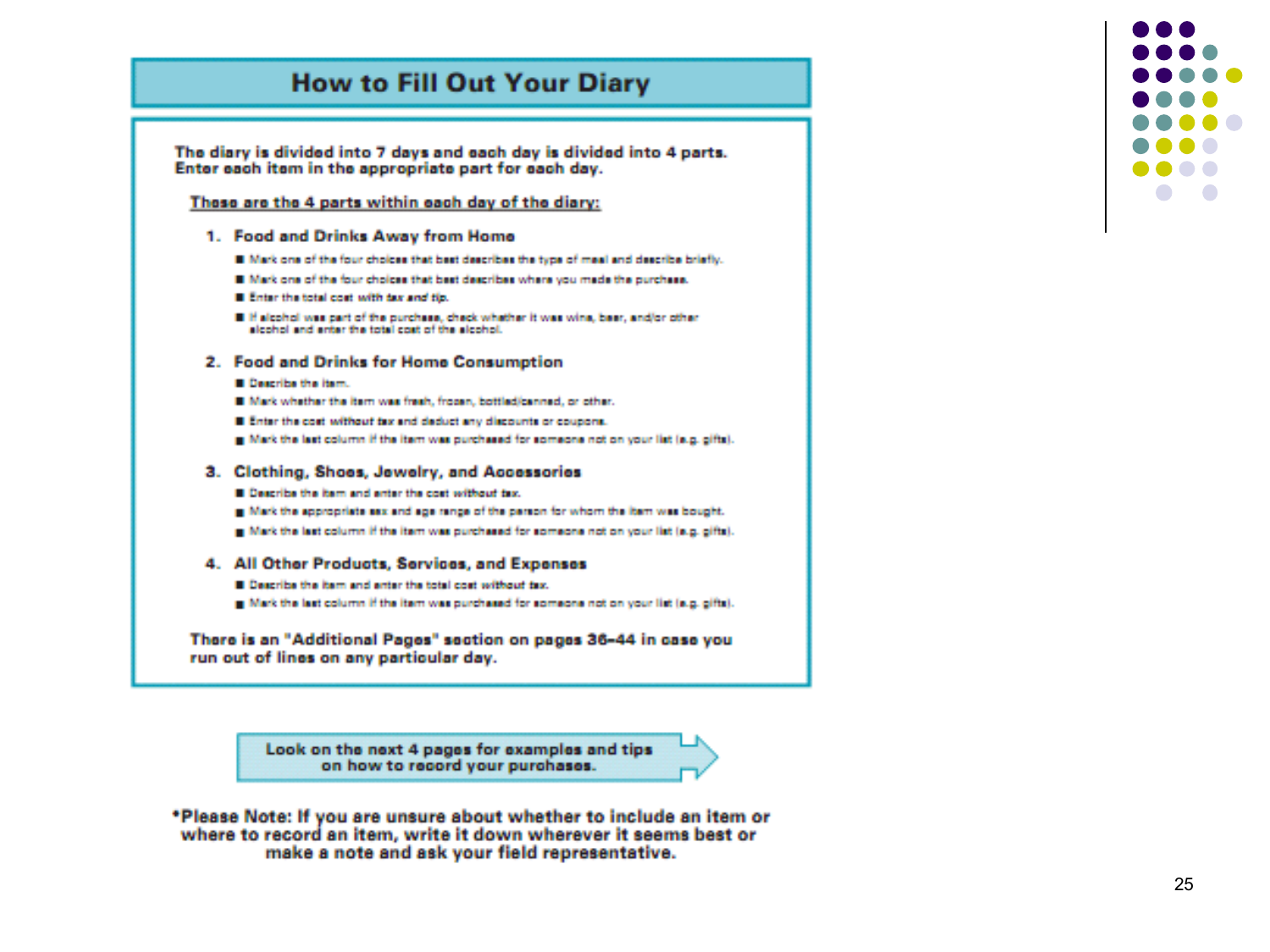|       | <b>SUN</b>                                                           | <b>MON</b>                                                       | <b>TUE</b>                                                                                          | <b>WED</b>                                                           | <b>THU</b>                                      |        | <b>CFRI</b>                             |                                                                                                          | <b>SAT</b>                                   |                             | <b>EXAMPLE</b>                      |
|-------|----------------------------------------------------------------------|------------------------------------------------------------------|-----------------------------------------------------------------------------------------------------|----------------------------------------------------------------------|-------------------------------------------------|--------|-----------------------------------------|----------------------------------------------------------------------------------------------------------|----------------------------------------------|-----------------------------|-------------------------------------|
|       | 2. Food and Drinks for Home Consumption<br>Da not                    |                                                                  |                                                                                                     |                                                                      |                                                 |        |                                         |                                                                                                          |                                              |                             |                                     |
|       | 4001<br>Examples:<br>12,87                                           | <b>CANADI</b><br><b>Whole milk</b><br>while bread<br>popking all | m<br><b>COIN</b><br>ground coffee<br>Please unfold the RIGHT FLAP to see Frequently Asked Questions | bear<br><b>Butt</b><br>pranova                                       | socia luica<br>tomato lulos<br>carbonated water |        | ground basil<br><b>Sacrons</b><br>87.04 |                                                                                                          | chicken parks<br>whole chicken.<br>baby food | fian.<br>ana it<br>pat tour | include tax for<br>parts 2, 3, & 4. |
|       | What did you buy or pay for?<br>(see examples above and on the flap) |                                                                  |                                                                                                     | is this barn.<br>Mark (X) une<br>boming"<br>ficoen<br>fresh.<br>cher |                                                 |        |                                         | <b>Mark (301)</b><br><b>Total Cost</b><br>pullaness of the<br>someone not<br>without tax<br>on your list |                                              |                             |                                     |
| stri  | wheat bread                                                          |                                                                  | Level of detail needed:                                                                             |                                                                      | ×                                               |        | ۶                                       | 7                                                                                                        | 1 -                                          | 49                          |                                     |
| 303   | eggs                                                                 |                                                                  | BREAD - Specify if white, wheat, rye, etc.                                                          |                                                                      | ×                                               |        |                                         |                                                                                                          | 1                                            | 50                          |                                     |
| 303   | chicken wings                                                        |                                                                  | BEEF - Specify the cut and describe, such as<br>round roset, ground beef, etc.                      |                                                                      |                                                 | ×      | Б                                       | п                                                                                                        | 6   78                                       |                             |                                     |
| 304   | apples                                                               |                                                                  | PORK - Specify the out and describe, such as                                                        |                                                                      | ×                                               | ż      | Б                                       | и                                                                                                        | 21                                           | 80                          |                                     |
| 309   | beer                                                                 |                                                                  | whole ham, becon, spareribe, etc.                                                                   |                                                                      |                                                 | п      | ×                                       | п                                                                                                        | ₫                                            | 29                          |                                     |
| 308   | skim milk                                                            |                                                                  | CHICKEN - Specify if whole or parts, such as:<br>chicken lega, chicken wings, etc.                  |                                                                      | ×                                               | z      | ы                                       | п                                                                                                        | ا ج                                          | 99                          |                                     |
| 327   | orange juice                                                         |                                                                  | SOFT DRINKS - Specify if sods or other<br>type: if not cole, specify if cerbonated or non.          |                                                                      |                                                 | z      | э<br>×                                  | п                                                                                                        | 5199                                         |                             |                                     |
| 308   | candy                                                                |                                                                  | COFFEE - Specify if ground or instant.                                                              |                                                                      |                                                 | ÷      | а                                       | и<br>×                                                                                                   | 2 i                                          | 50                          |                                     |
| 309   | vegetable oll                                                        |                                                                  | DTHER FOOD - Give a complete description,<br>such as scalidoed polatoes.                            |                                                                      |                                                 | E      | Б<br>×                                  |                                                                                                          | ا ج                                          | 99                          |                                     |
| 310   | baby food (5 jars)                                                   |                                                                  |                                                                                                     |                                                                      |                                                 |        | ×                                       |                                                                                                          | 4195                                         |                             |                                     |
| 211   | potato chips                                                         |                                                                  |                                                                                                     |                                                                      |                                                 |        |                                         | ×                                                                                                        | z.                                           | 79                          |                                     |
| 313   | frozen meals (3 boxes)                                               |                                                                  |                                                                                                     |                                                                      |                                                 | ×      | ы                                       |                                                                                                          | a !                                          | 97                          |                                     |
| 213   | ketchup                                                              |                                                                  |                                                                                                     |                                                                      |                                                 |        | х                                       |                                                                                                          | $1 - 59$                                     |                             |                                     |
| 214   | soup (4 cans)                                                        |                                                                  |                                                                                                     |                                                                      |                                                 | z      | Б<br>×                                  |                                                                                                          | 4   96                                       |                             |                                     |
| 215   | soda (2 bottles)                                                     |                                                                  |                                                                                                     |                                                                      |                                                 | т      | Б<br>×                                  | и                                                                                                        | 1<br>×                                       | 98                          |                                     |
| 318   | pork chops                                                           |                                                                  |                                                                                                     |                                                                      | ×                                               | E      | Б                                       | ×                                                                                                        | 6١                                           | 56                          |                                     |
| 219   | shrimp                                                               |                                                                  |                                                                                                     |                                                                      |                                                 | г<br>× | Б                                       | п                                                                                                        | 11   20                                      |                             |                                     |
| 318   | cookles                                                              |                                                                  |                                                                                                     |                                                                      |                                                 |        |                                         | ×                                                                                                        | 5.                                           | 50                          | ×                                   |
| 218   | apple ple                                                            |                                                                  |                                                                                                     |                                                                      | ×                                               | т      | F                                       | п                                                                                                        | ₫                                            | 99                          | ×                                   |
| 222   | carbonated water                                                     |                                                                  | List food & drinks from<br>specialty food stores in this part.                                      |                                                                      |                                                 |        | ×                                       |                                                                                                          | ı                                            | 89                          |                                     |
| 221   | ground beef                                                          |                                                                  | J.a. bakary, liquor store, fermant                                                                  |                                                                      | ×                                               | E      |                                         |                                                                                                          | 51                                           | 87                          |                                     |
| 222   | around caffee                                                        |                                                                  | narkat, convenience atore, etc.)                                                                    |                                                                      |                                                 | п      | ы                                       | и<br>×                                                                                                   | ż                                            | 79                          |                                     |
| 223   | bagels                                                               |                                                                  |                                                                                                     |                                                                      | ×                                               | ×      | n                                       | и                                                                                                        | 51                                           | 25                          |                                     |
| 324   | wine                                                                 |                                                                  |                                                                                                     |                                                                      |                                                 | z      | э<br>×                                  | п                                                                                                        | 42   00                                      |                             |                                     |
| 226 L | dog food                                                             |                                                                  |                                                                                                     |                                                                      | ۹                                               | ż      | a                                       | a.<br>×                                                                                                  | ٠                                            | 85                          |                                     |
|       |                                                                      |                                                                  |                                                                                                     |                                                                      |                                                 |        |                                         |                                                                                                          |                                              |                             |                                     |



If there are not enough lines in this part, please continue recording your expenses on pages 38-41.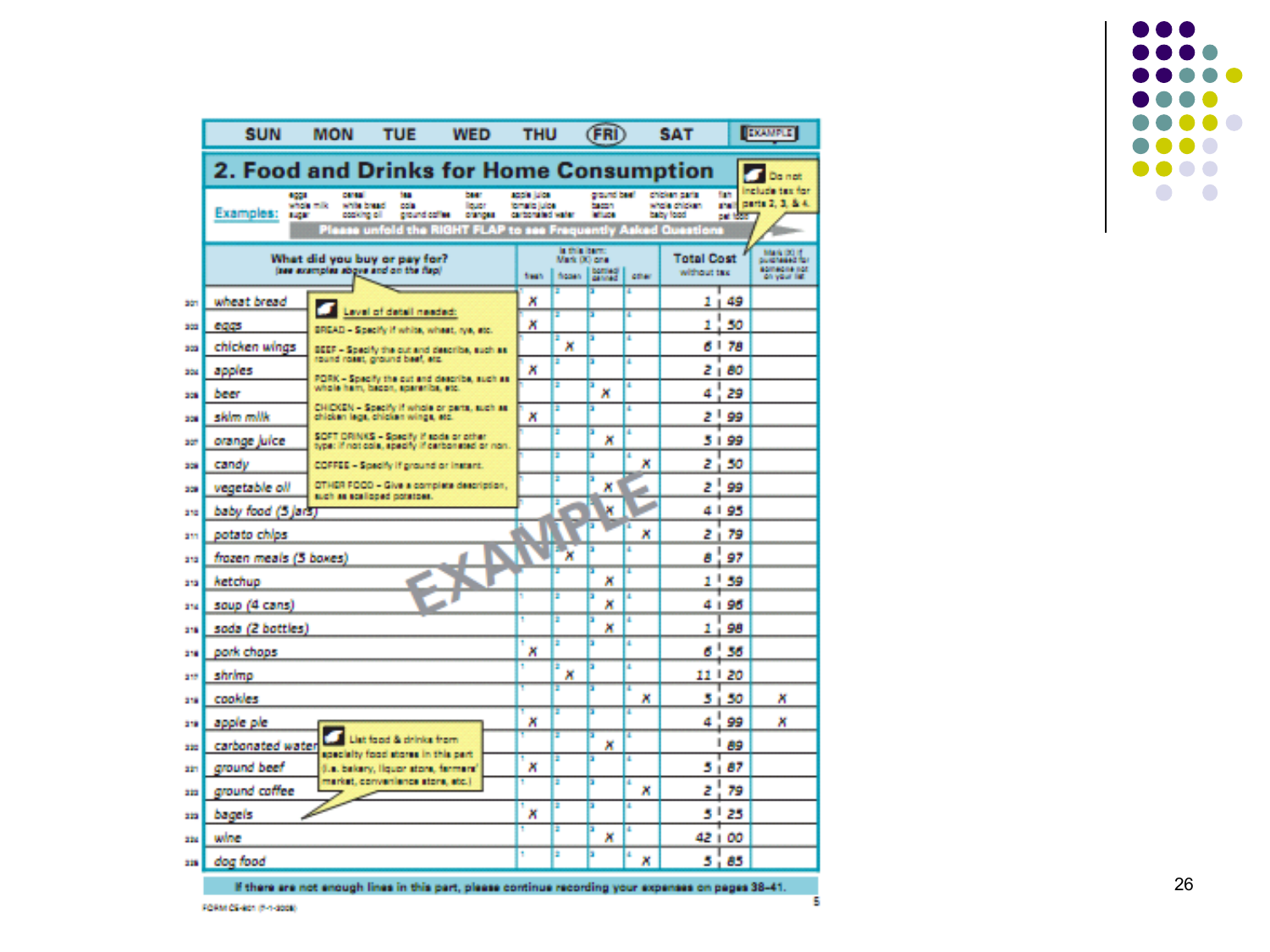### **Knowledge as a barrier to Completing the Diaries**

- In principle less of a problem unless
	- Respondent doesn't ask other unit members for expenses.
	- Receipts not kept for some purchases.
	- Receipts make it difficult to identify items (abbreviations)
- Knowing and applying rules may produce inaccurate recordings that are difficult to catch.
- Information may not be available in a timely way, e.g. auto deductions from bank account.
- Society changes (see interview discussion) also apply here. Don A. Dillman, July 17, 2012 27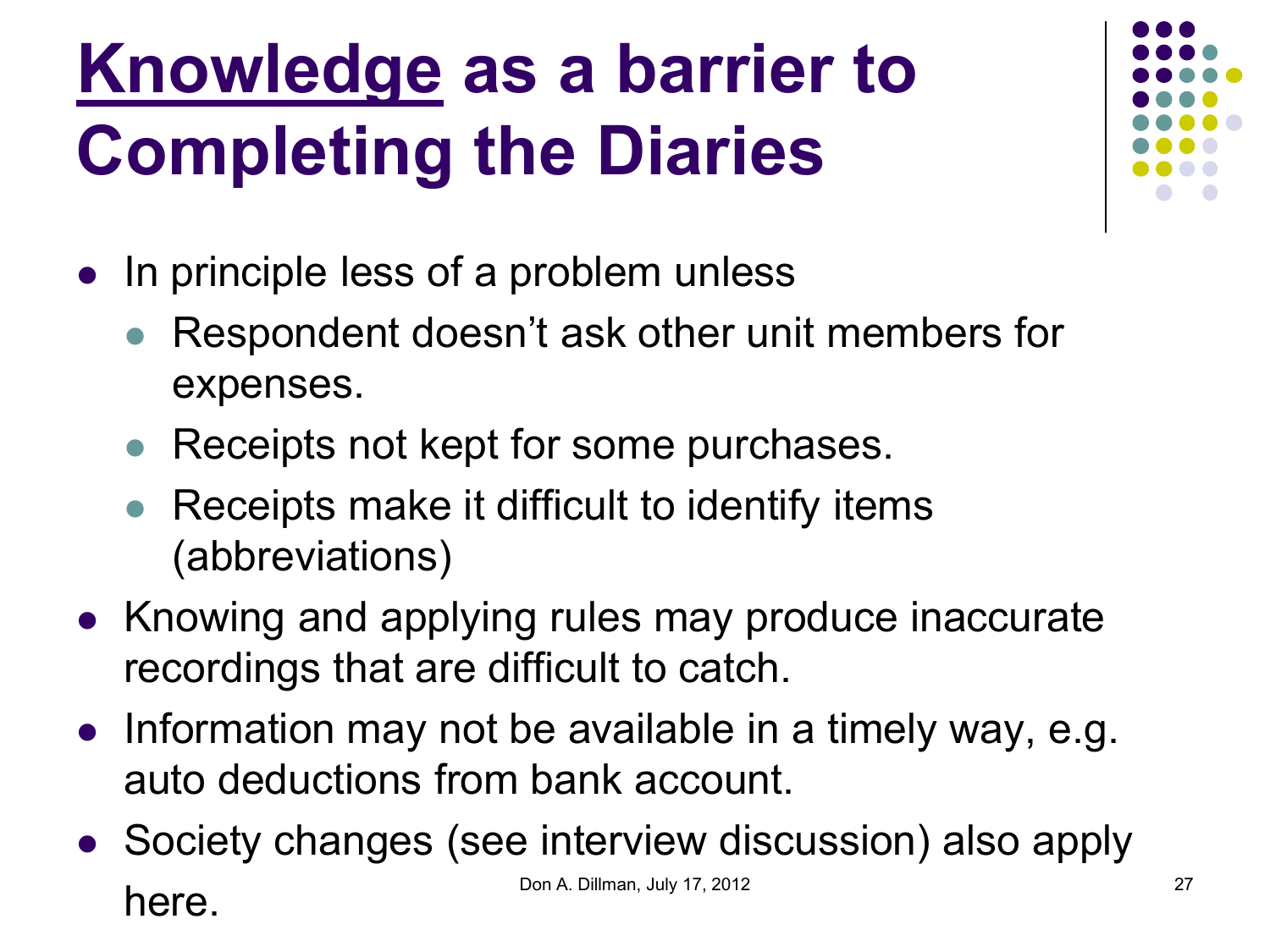#### **Motivation as a barrier**



- Recording requested detail on daily basis may be seen as a considerable burden.
- Long itemized receipts may be difficult to enter, e.g. if discount applied to an entire bill and abbreviations used.
- Abbreviations may be impossible to interpret.
- Respondents may delay shopping trip to avoid the "need" to record.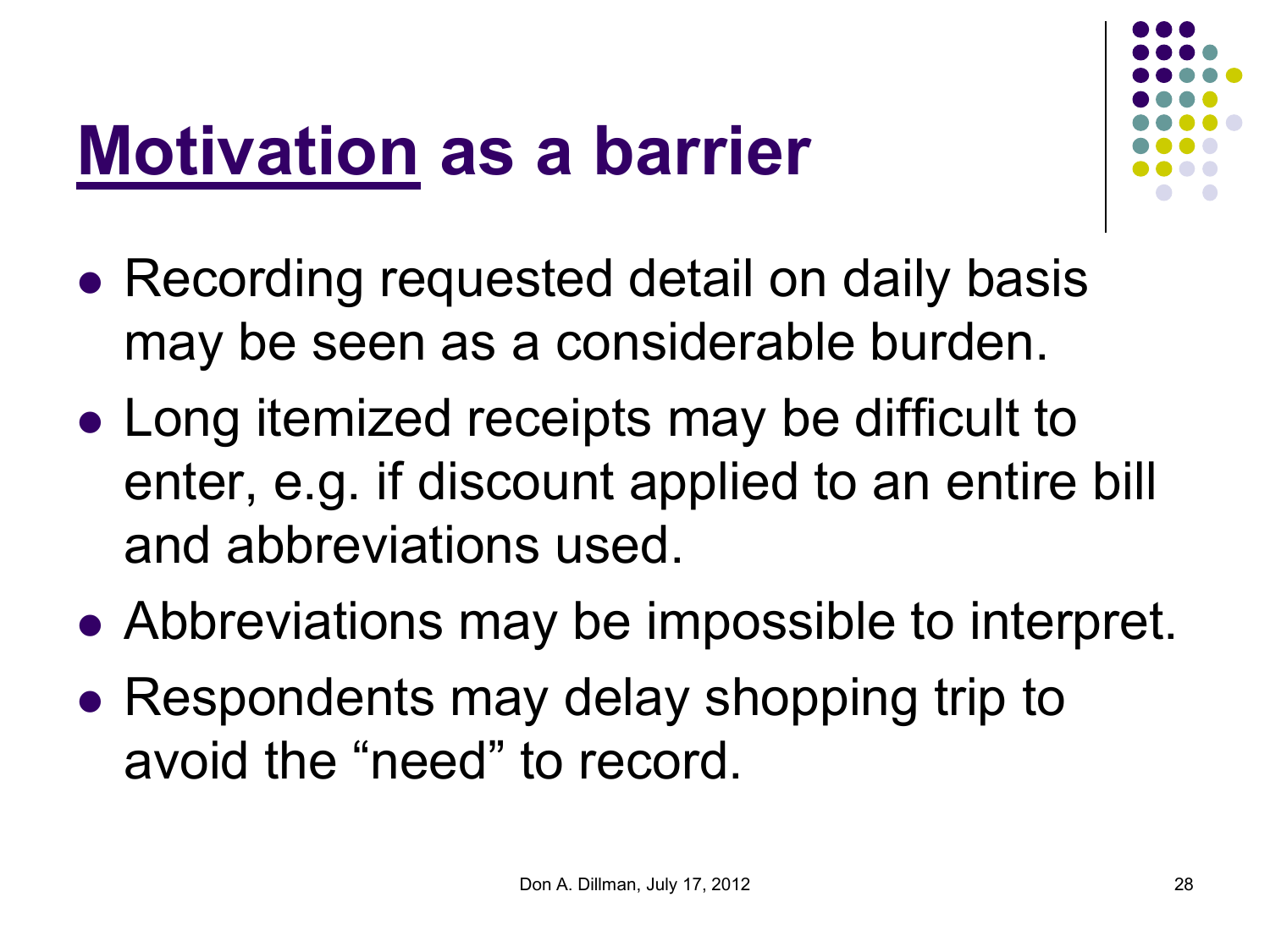## **In Sum, Diary responses are negatively affected by…**



- ...both knowledge (e.g. proxy reporting) and motivation.
- In addition, design and layout procedures present problems—some respondents decide only to collect receipts because of how difficult the task seems to be.
- An outcome. Some diaries (especially second week) do not get completed.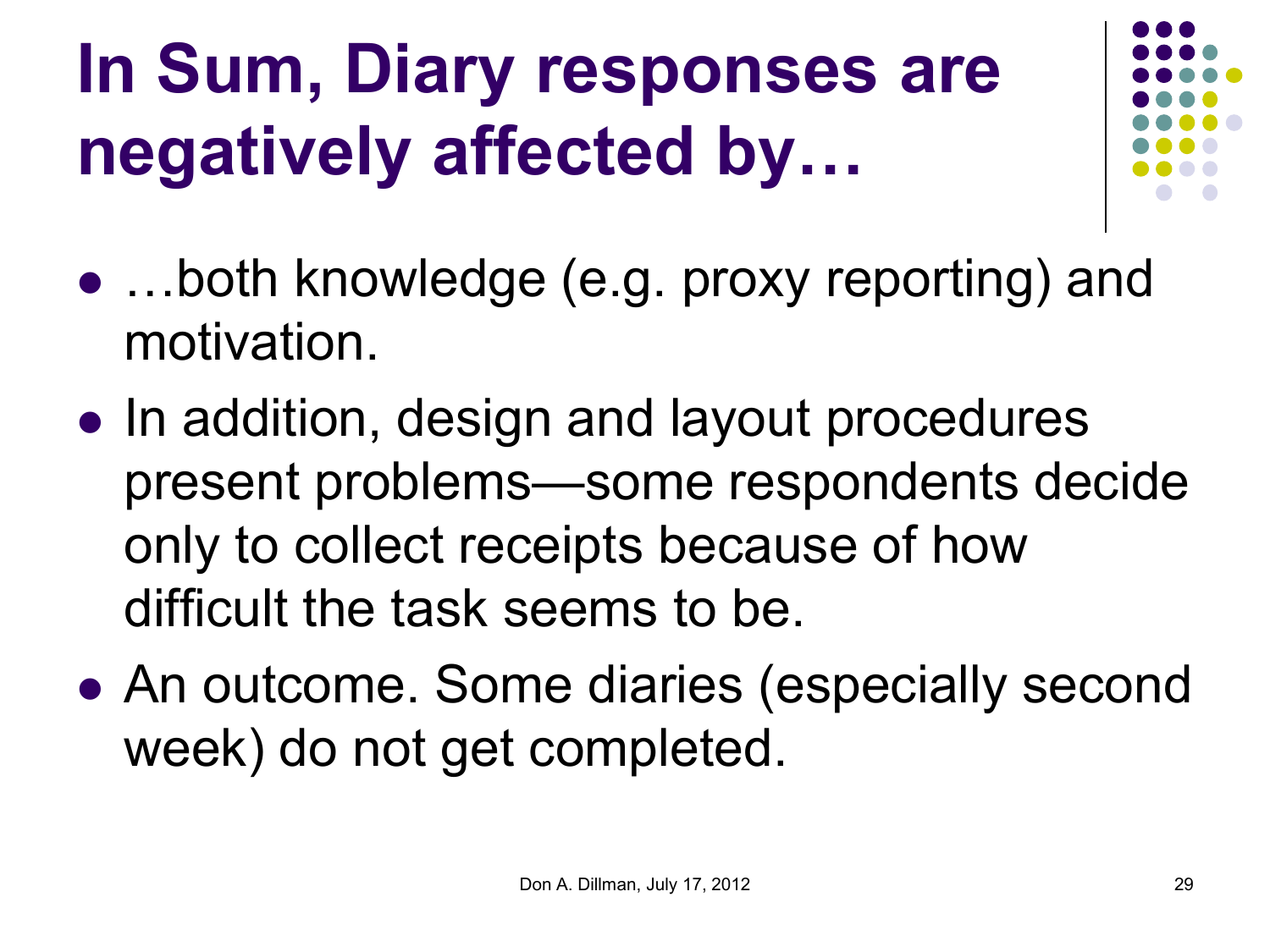#### **Is one of these modes (interview vs. diary) fundamentally better than the other?**



- A difficult question to answer.
- The original goal was to collect different kinds of information—big and recurring expenses from interview and small detailed ones from diary.
- Each now ask some of the same topics, but in different ways, e.g. food for home consumption.
	- Interview- "What has been your or your household usual WEEKLY expense for grocery shopping?"
	- Diary—A listing of each item that asks, e.g. white vs. wheat bread, types of meat, and if purchase was for someone else.
- These are quite different questions, subject to different kinds of errors associated with "estimation" vs. "reporting of details".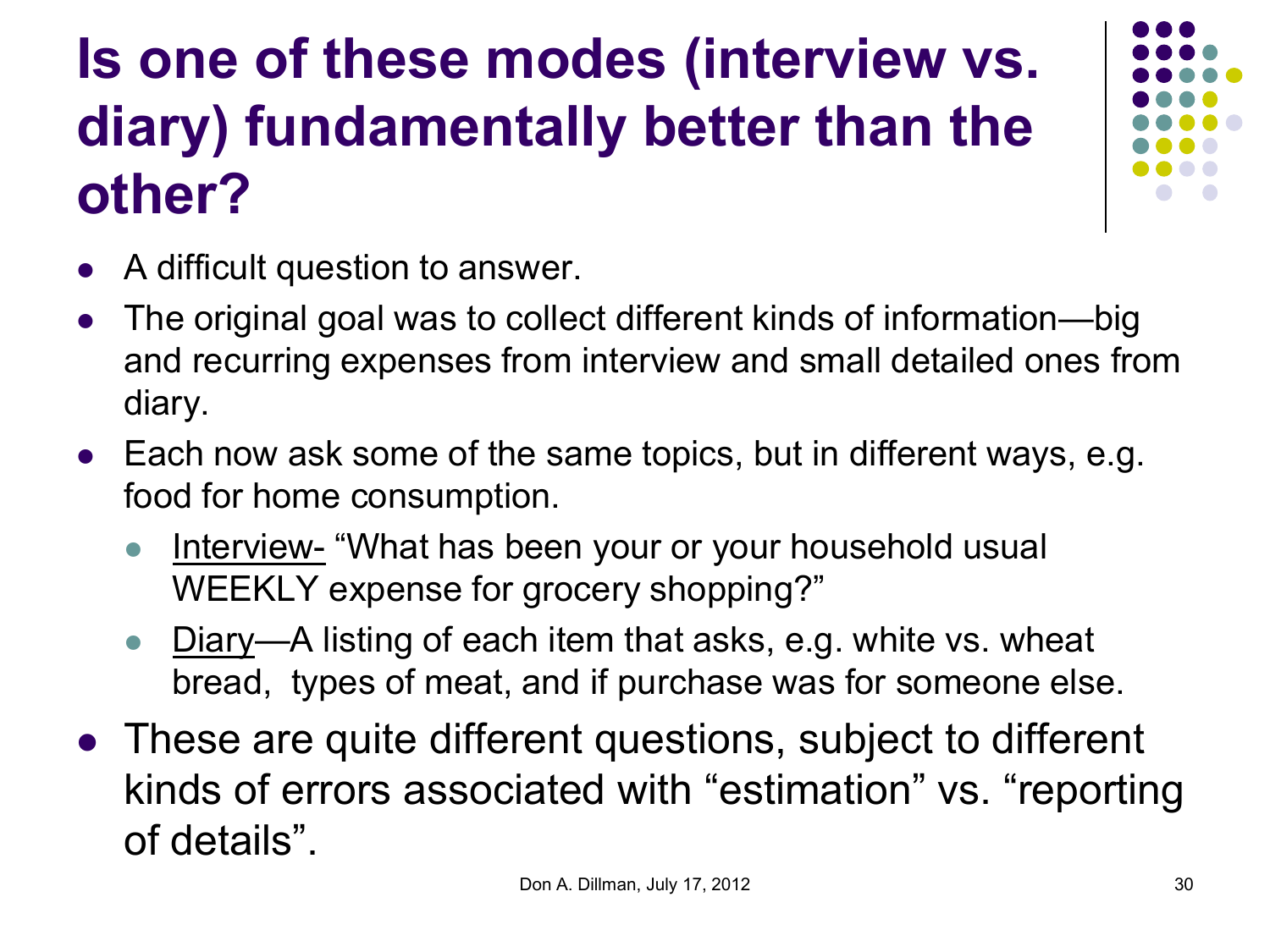## **A cognitive perspective on the search for improved accuracy**

- Typical approaches to getting better measurement include:
	- Ask more detailed questions.
	- Create a memory context, e.g. daily activities and event history of last three months.
	- Personalize questions to how people are most likely to recall expenditures.
- Observation: **Would these kind of efforts make a demanding survey interview/diary even longer and more demanding? Don A. Dillman, July 17, 2012** 31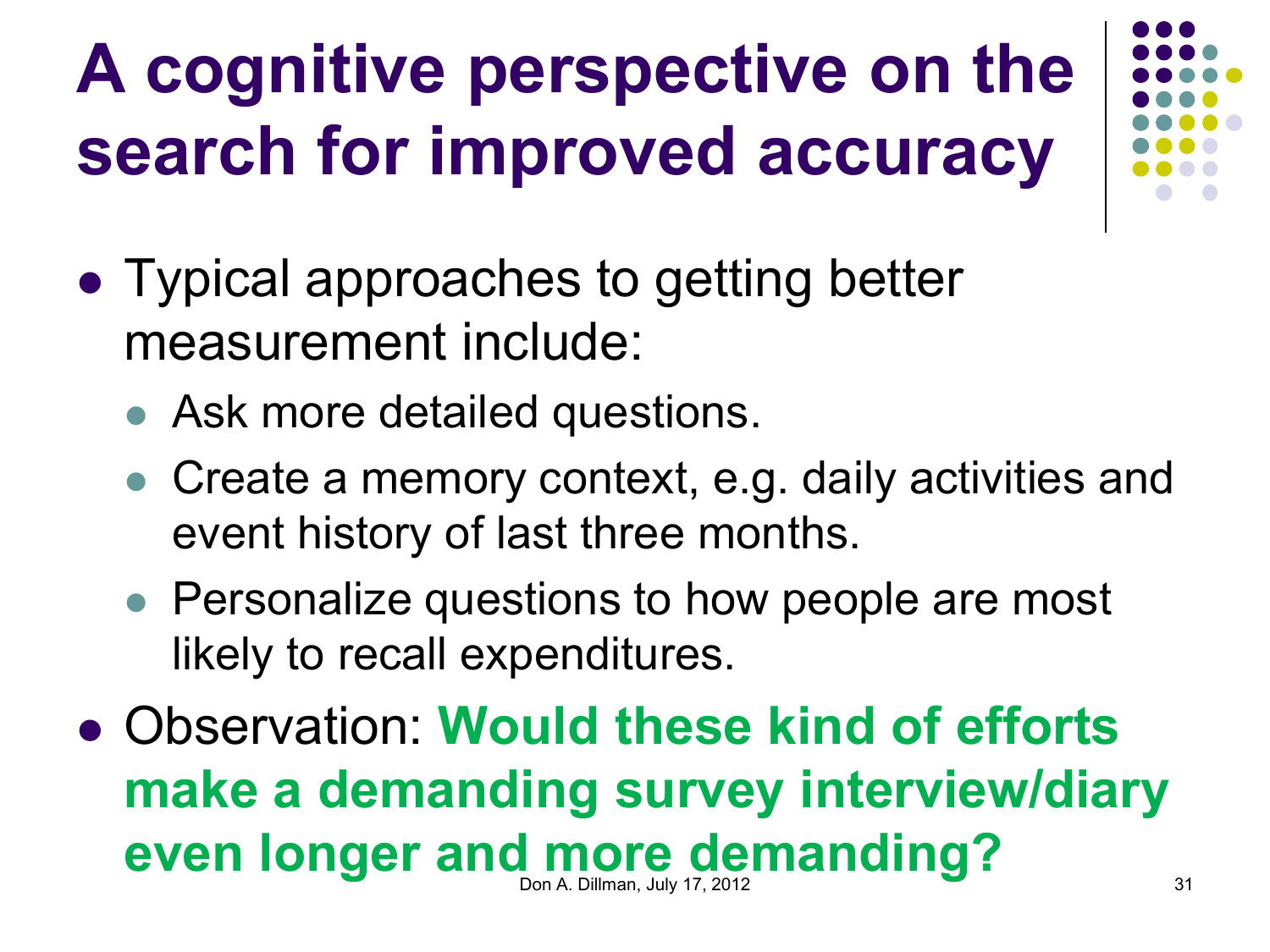## **A related question: Is the extreme detail necessary?**

- 
- The CE surveys serve multiple purposes:
	- CPI Index
	- Administration of government programs
	- Policy analyses
- Are less detailed estimation questions adequate for some of these purposes, but not others?
- Is the extreme detail necessary for any of these purposes (e.g. white vs. wheat bread)?